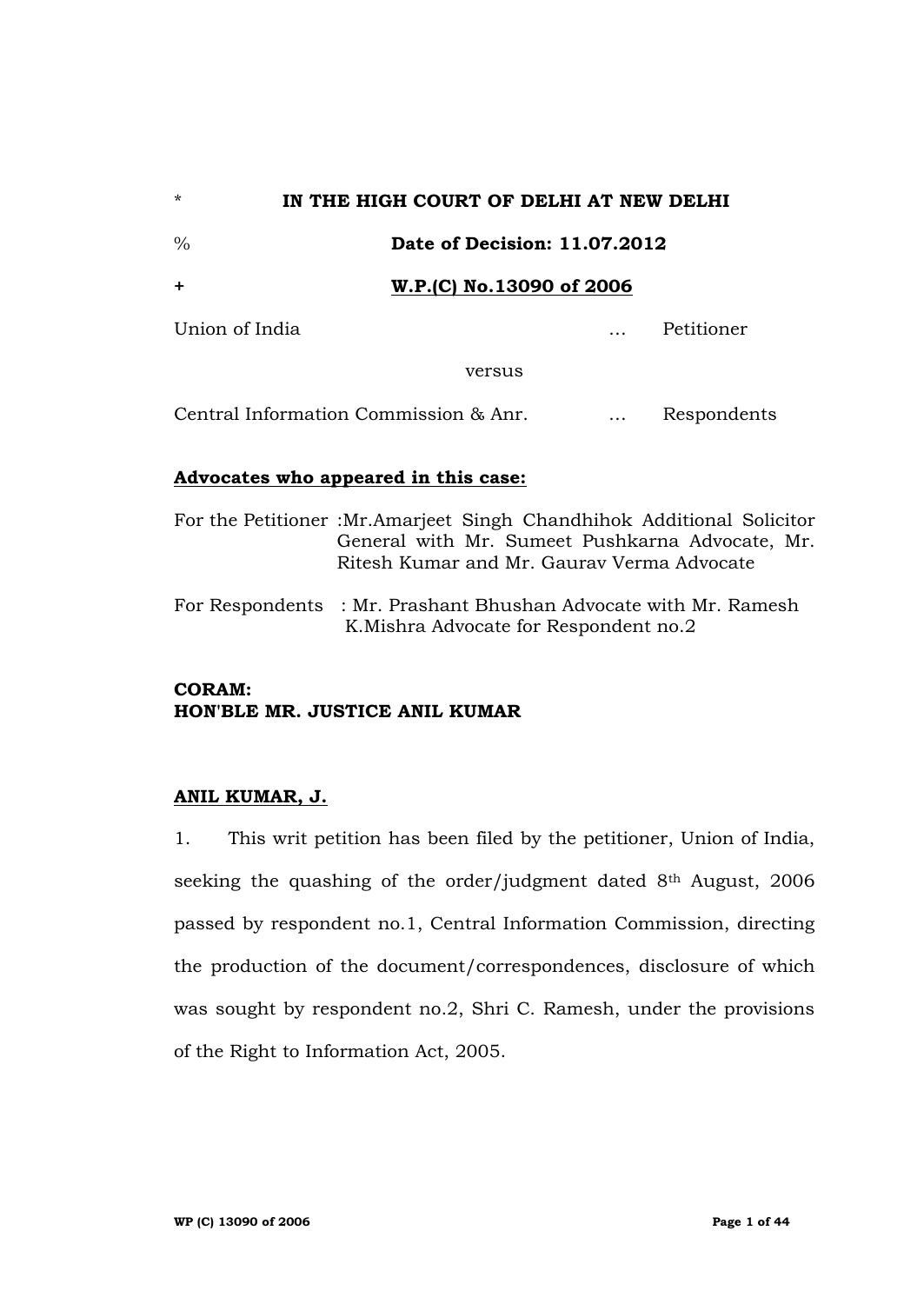2. The brief facts of the case are that the respondent no.2, Shri C. Ramesh, by way of an application under Section 6 of the Right to Information Act, 2005 sought the disclosure from the Central Public Information Officer (hereinafter referred to as "CPIO") of all the letters sent by the former President of India, Shri K.R. Narayanan, to the then Prime Minister, Shri A.B. Vajpayee, between 28th February, 2002 to 15th March, 2002 relating to "*Gujarat riots*".

3. The CPIO by a communication dated 28th November, 2005 denied the request of respondent no.2 on the following grounds:-

> "(1) ……..that Justice Nanavati/Justice Shah commission of enquiry had also asked for the correspondence between the President, late Shri K.R.Narayanan and the former Prime minister on Gujarat riots and the privilege under section 123 & 124 of the Indian Evidence Act, 1872 and Article 74(2) read with Article 78 and 361 of the Constitution of India has been claimed by the Government, for production of those documents;

> (2) ……that in terms of Section 8(1) (a) of the Right to Information Act, 2005, the information asked for by you, the disclosure of which would prejudicially affect the sovereignty and integrity of India, the security, strategic, scientific or economic interests of the State etc."

4. The respondent no.2, thereafter, filed an appeal under Section 19(1) of the Right to Information Act, 2005 before the Additional Secretary (S & V), Department of Personnel and Training, who is the designated first appellate authority under the Act, against the order of the CPIO on the ground that the Right to Information Act, 2005 has an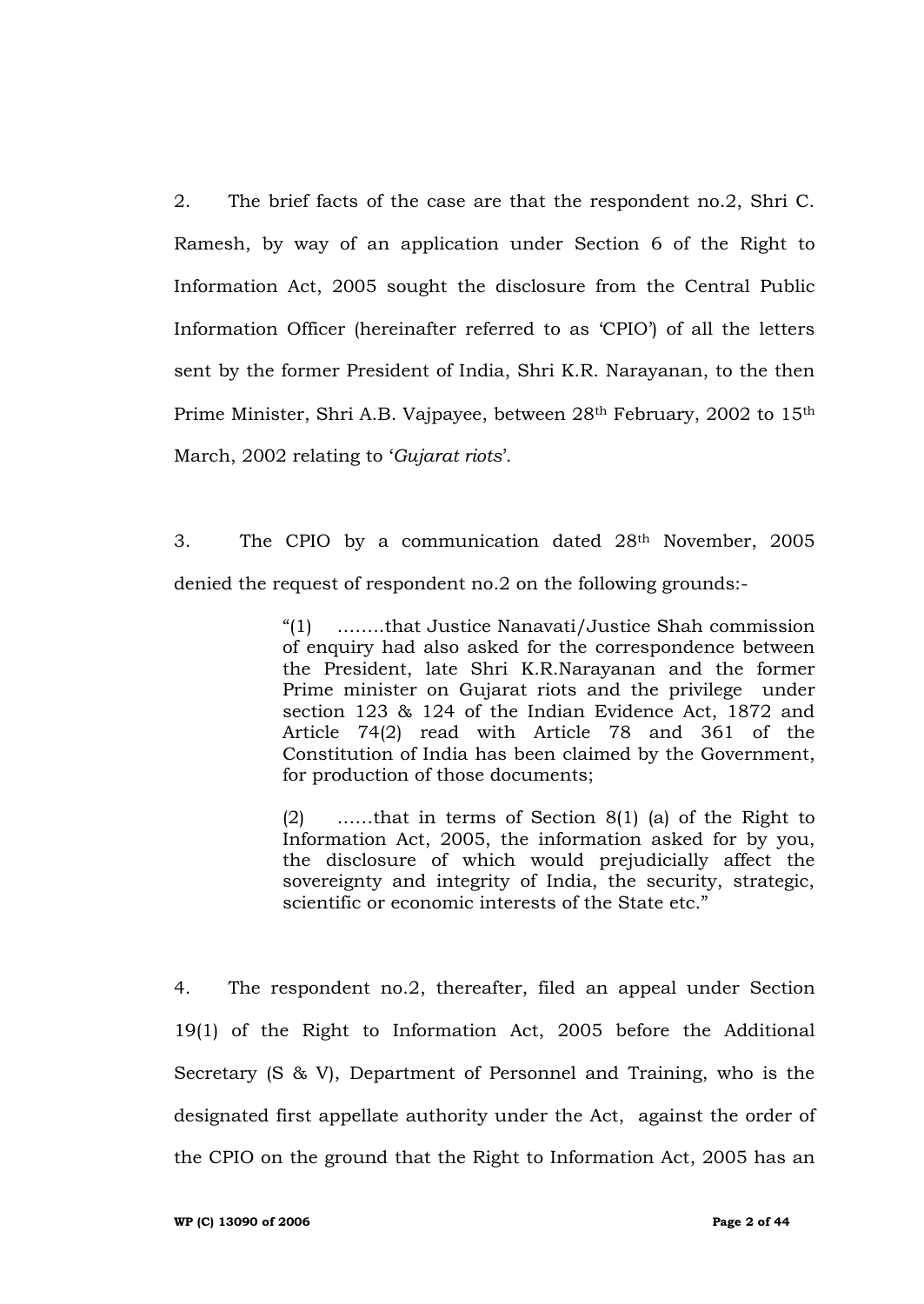overriding effect over the Indian Evidence Act, 1872 and that the document disclosure of which was sought by him are not protected under Section 8 of the Right to Information Act, 2005 or Articles 74(2), 78 and 361 of the Constitution of India, which appeal was also dismissed by an order dated 2nd January, 2006. The respondent no.2 aggrieved by the order of the first appellate authority preferred a second appeal under Section 19(3) of the Act before the Commission, Respondent no.1. The Commission after hearing the appeal by an order dated 7th July, 2006 referred the same to the full bench of the Commission, respondent no.1, for re-hearing.

5. After hearing the appeal, the full bench of the Commission, upholding the contentions of respondent no.2 passed an order/judgment dated 8th August, 2006, calling for the correspondences, disclosure of which was sought by the respondent no.2 under the provisions of the Right to Information Act, so that it can examine as to whether the disclosure of the same would serve or harm the public interest, after which, appropriate direction to the public authority would be issued. This order dated 8th August, 2006 is under challenge. The direction issued by respondent no.1 is as under:-

> "The Commission, after careful consideration has, therefore, decided to call for the correspondence in question and it will examine as to whether its disclosure will serve of harm the public interest. After examining the documents, the Commission will first consider whether it would be in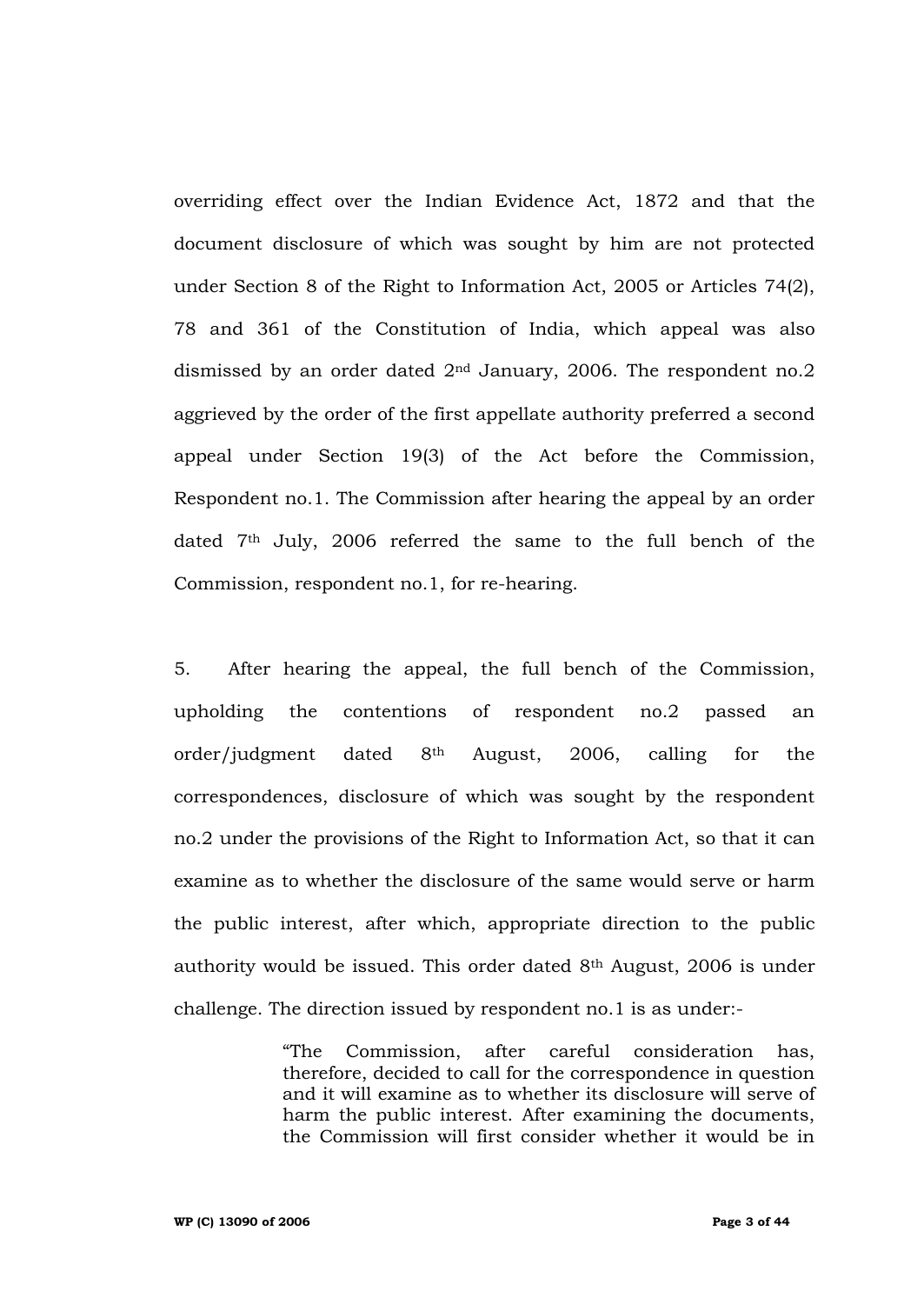public interest to order disclosure or not, and only then it will issue appropriate directions to the public authority."

6. The order dated 8th August, 2006 passed by the Central Information Commission, respondent no.1, has been challenged by the petitioner on the ground that the provisions of the Right to Information Act, 2005 should be construed in the light of the provisions of the Constitution of India; that by virtue of Article 74(2) of the Constitution of India, the advise tendered by the Council of Ministers to the President is beyond the judicial inquiry and that the bar as contained in Article 74(2) of the Constitution of India would be applicable to the correspondence exchanged between the President and the Prime Minister. Thus, it is urged that the consultative process between the then President and the then Prime Minister, enjoys immunity. Further it was contended that since the correspondences exchanged cannot be enquired into by any Court under Article 74(2) consequently respondent no.1 cannot look into the same. The petitioner further contended that even if the documents form a part of the preparation of the documents leading to the formation of the advice tendered to the President, the same are also "privileged". According to the petitioner since the correspondences are privileged, therefore, it enjoys the immunity from disclosure, even in proceedings initiated under the Right to Information Act, 2005.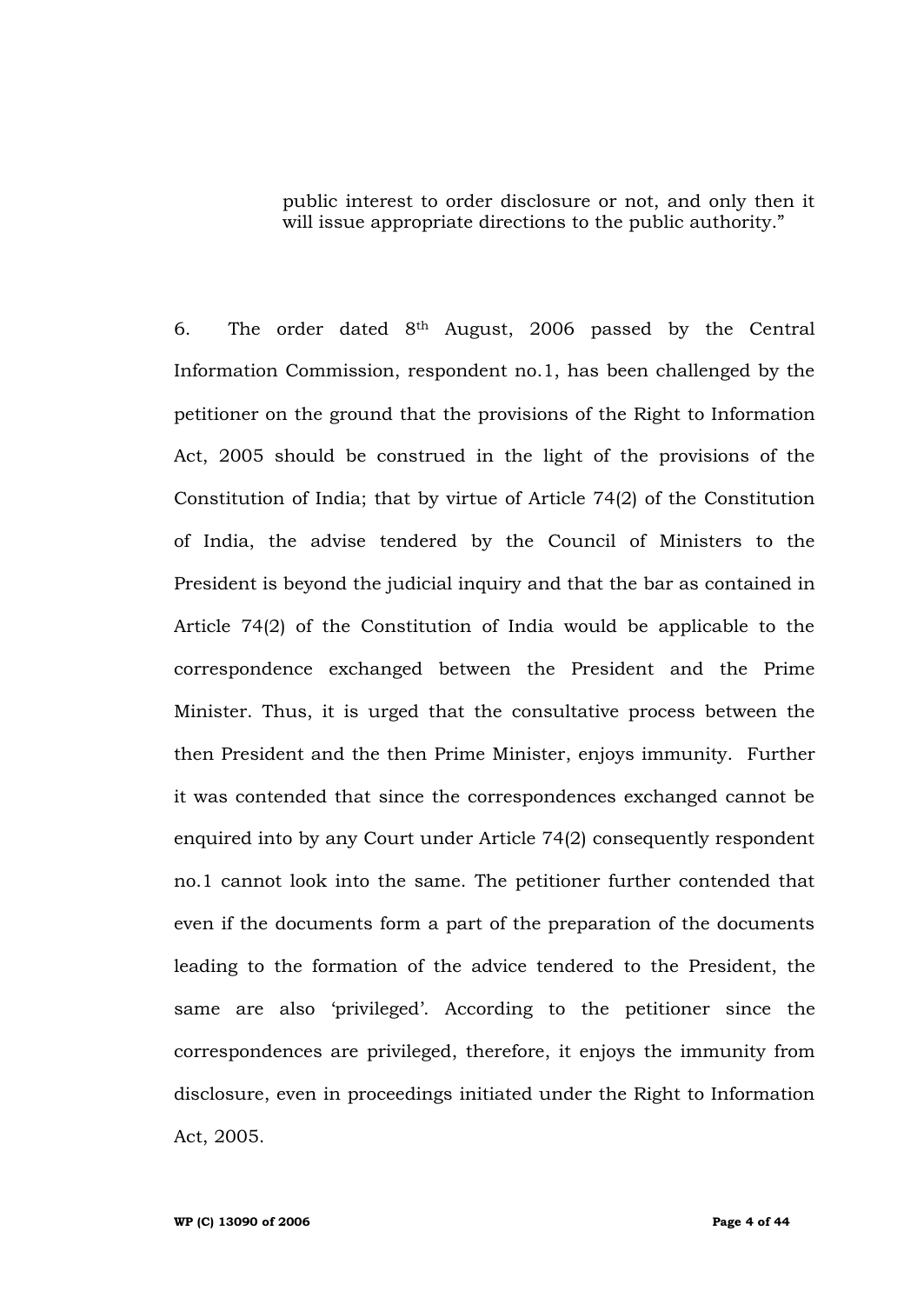7. The petitioner further contended that by virtue of Article 361 of the Constitution of India the deliberations between the Prime Minister and the President enjoy complete immunity as the documents are "classified documents" and thus it enjoys immunity from disclosure not because of their contents but because of the class to which they belong and therefore the disclosure of the same is protected in public interest and also that the protection of the documents from scrutiny under Article 74(2) of the Constitution of India is distinct from the protection available under Sections 123 and 124 of the Indian Evidence Act, 1872. Further it was contended that the documents which are not covered under Article 74(2) of the Constitution, privilege in respect to those documents could be claimed under section 123 and 124 of the Evidence Act.

8. The petitioner stated that the freedom of speech and expression as provided under Article 19(1)(a) of the Constitution of India, which includes the right to information, is subject to Article 19(2) of the Constitution of India wherein restrictions can be imposed on the fundamental rights of freedom of speech and expression. Therefore, it was contended that the right to information cannot have a overriding effect over and above the provisions of Article 19(2) of the Constitution of India and since the Right to Information, Act originates from the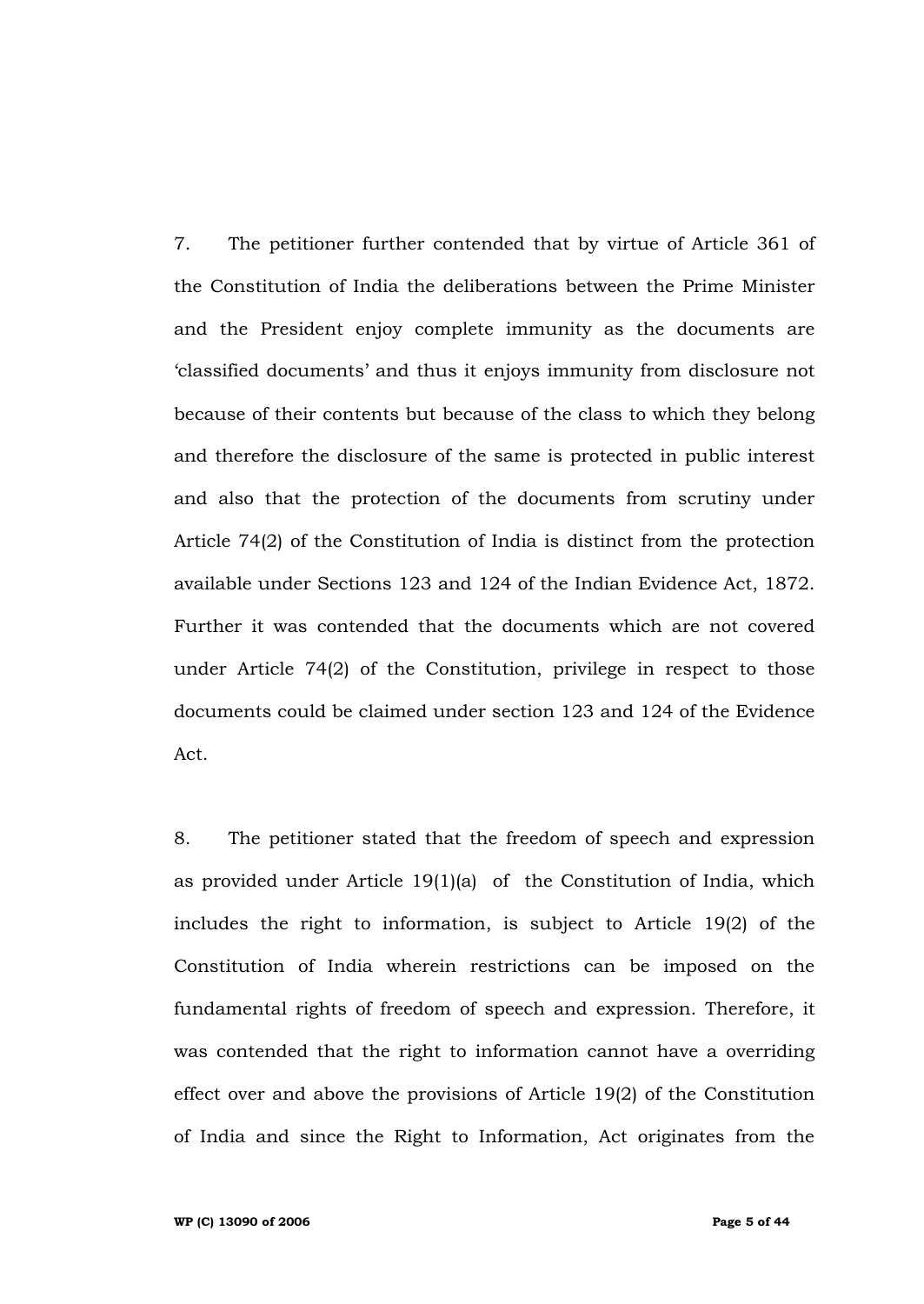Constitution of India the same is secondary and is subject to the provisions of the Constitution. The petitioner contended that the observation of respondent no.1 that the Right to Information Act, 2005 erodes the immunity and the privilege afforded to the cabinet and the State under Articles 74(2), 78 and 361 of the Constitution of India is patently erroneous as the Constitution of India is supreme over all the laws, statutes, regulations and other subordinate legislations both of the Centre, as well as, of the State. The petitioner has sought the quashing of the impugned judgment on the ground that the disclosure of the information which has been sought by respondent no.2 relates to Gujarat Riots and any disclosure of the same would prejudicially affect the national security, sovereignty and integrity of India, which information is covered under Sections 8(1)(a) and 8(1)(i) of the RTI Act. It was also pointed out by the petitioner that in case of conflict between two competing dimensions of the public interest, namely, right of citizens to obtain disclosure of information vis-à-vis right of State to protect the information relating to the crucial state of affairs in larger public interest, the later must be given preference.

9. Respondent no.2 has filed a counter affidavit refuting the averments made by the petitioner. In the affidavit, respondent no.2 relying on section 18(3) & (4) of the Right to Information Act, 2005 has contended that the Commission, which is the appellate authority under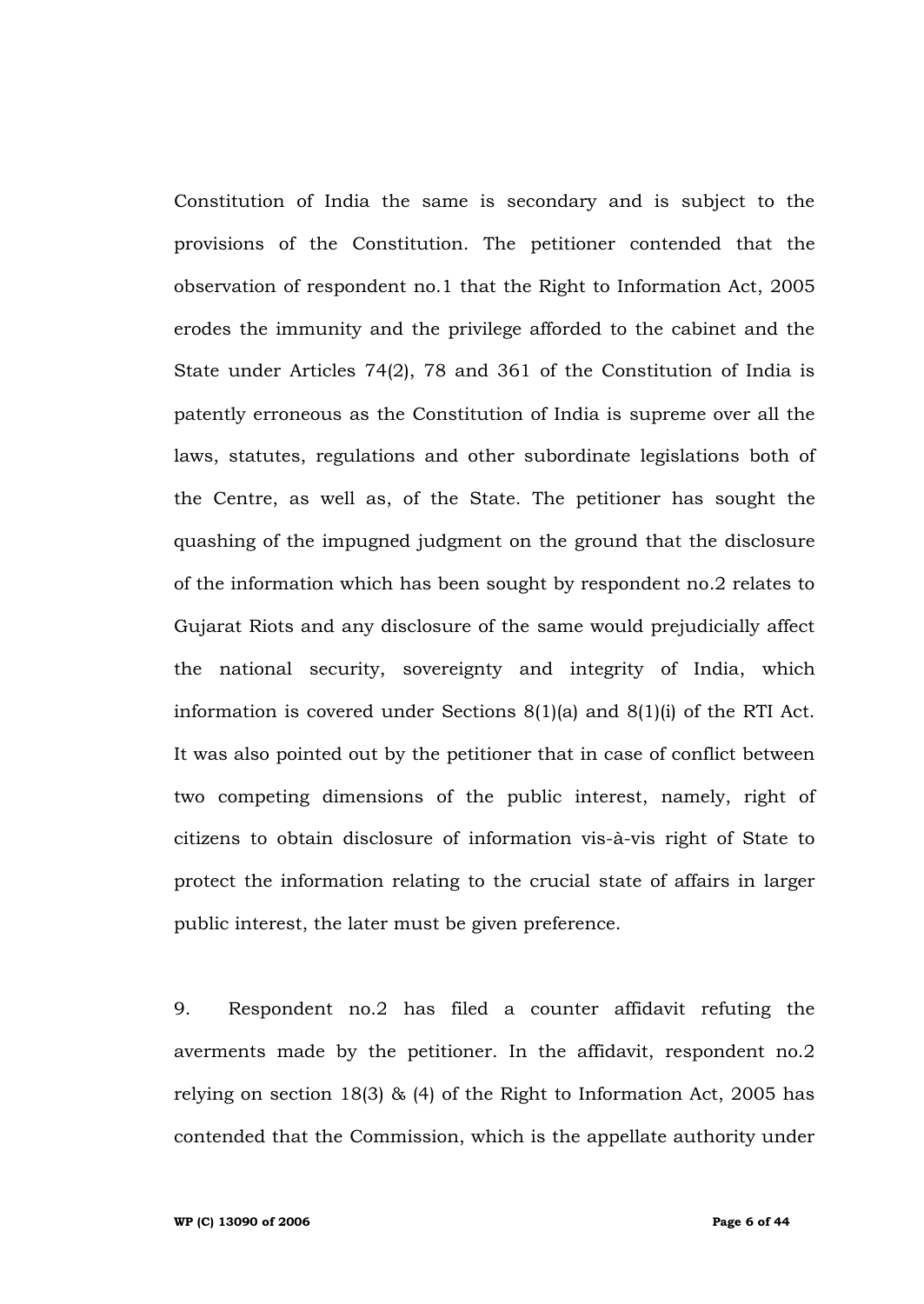the RTI Act, has absolute power to call for any document or record from any public authority, disclosure of which documents, before the Commission cannot be denied on any ground in any other Act. Further the impugned order is only an interim order passed by the Commission by way of which the information in respect of which disclosure was been sought has only been summoned in a sealed envelope for perusal or inspection by the commission after which the factum of disclosure of the same to the public would be decided and that the petitioner by challenging this order is misinterpreting the intent of the provisions of the Act and is questioning the authority of the Commission established under the Act. It was also asserted by respondent no.2 that the Commission in exercise of its jurisdiction in an appeal can decide as to whether the exemption stipulated in Section 8(1)(a) of the RTI Act is applicable in a particular case, for which reason the impugned order was passed by the Commission, and thus by prohibiting the disclosure of information to the Commission, the petitioner is obstructing the Commission from fulfilling its statutory duties. Also it is urged that the Right to Information Act, 2005 incorporates all the restrictions on the basis of which the disclosure of information by a public authority could be prohibited and that while taking recourse to section 8 of the Right to Information Act for denying information one cannot go beyond the parameters set forth by the said section. The respondent while admitting that the Right to Information Act cannot override the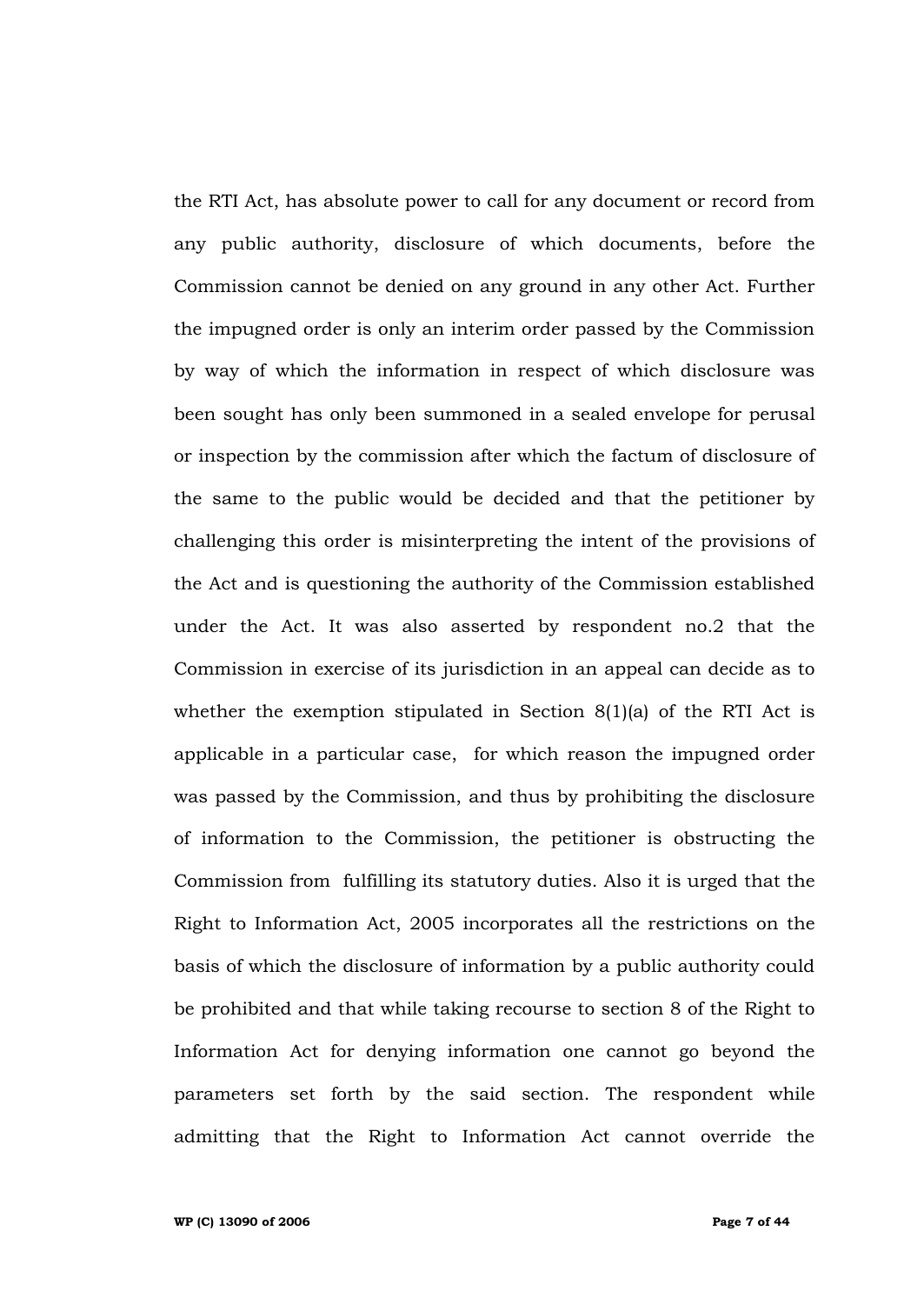constitutional provisions, has contended that Articles 74(2), 78 and 361 of the Constitution do not entitle public authorities to claim privilege from disclosure. Also it is submitted that the veil of confidentiality and secrecy in respect of cabinet papers has been lifted by the first proviso to section 8(1)(i) of the Right to Information Act, which is only a manifestation of the fundamental right of the people to know, which in the scheme of Constitution overrides Articles 74(2), 78 and 361 of the Constitution. Respondent no.2 contended that the information, disclosure of which has been sought, only constitutes the documents on the basis of which advice was formed/decision was made and the same is open to judicial scrutiny as under Article 74(2) the Courts are only precluded from looking into the "advice" which was tendered to the President. Thus in terms of Article 74(2) there is no bar on production of all the material on which the ministerial advice was based. The respondent also contended that in terms of Articles 78 and 361 of the constitution which provides for participatory governance, the Government cannot seek any privilege against its citizens and under the Right to Information Act what cannot be denied to the Parliament cannot be denied to a citizen. Relying on Section 22 of the Right to Information Act the respondent has contended that the Right to Information Act overrides not only the Official Secrets Act but also all other acts which ipso facto includes Indian Evidence Act, 1872, by virtue of which no public authority can claim to deny any information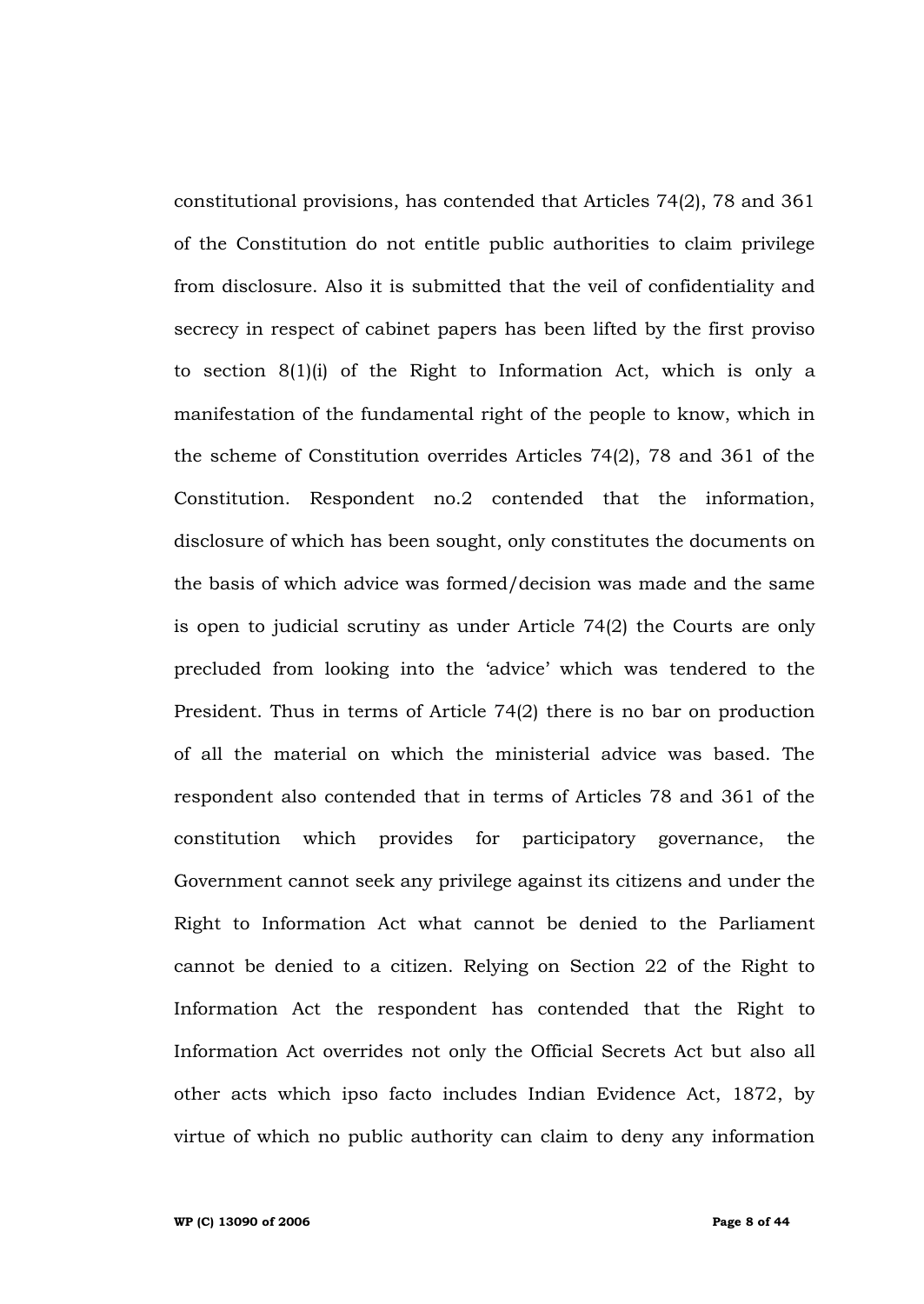on the ground that it happens to be a "privileged" document under the Indian Evidence Act, 1872. The respondent has sought the disclosure of the information as same would be in larger public interest, as well as, it would ensure the effective functioning of a secular and democratic country and would also check non performance of public duty by people holding responsible positions in the future.

10. This Court has heard the learned counsel for the parties and has carefully perused the writ petition, counter affidavit, rejoinder affidavit and the important documents filed therein. The question which needs determination by this Court, which has been agreed by all the parties, is whether the Central Information Commission can peruse the correspondence/letters exchanged between the former President of India and the then Prime Minster of India for the relevant period from 28th February, 2002 till 1st March, 2002 in relation to "Gujarat riots" in order to decide as to whether the disclosure of the same would be in public interest or not and whether the bar under Article 74(2) will be applicable to such correspondence which may have the advice of Council of Minister or Prime Minister.

11. The Central Information Commission dealt with the following issues while considering the request of respondent No. 2:

> (1) Whether the Public Authority"s claim of privilege under the Law of Evidence is justifiable under the RTI Act 2005?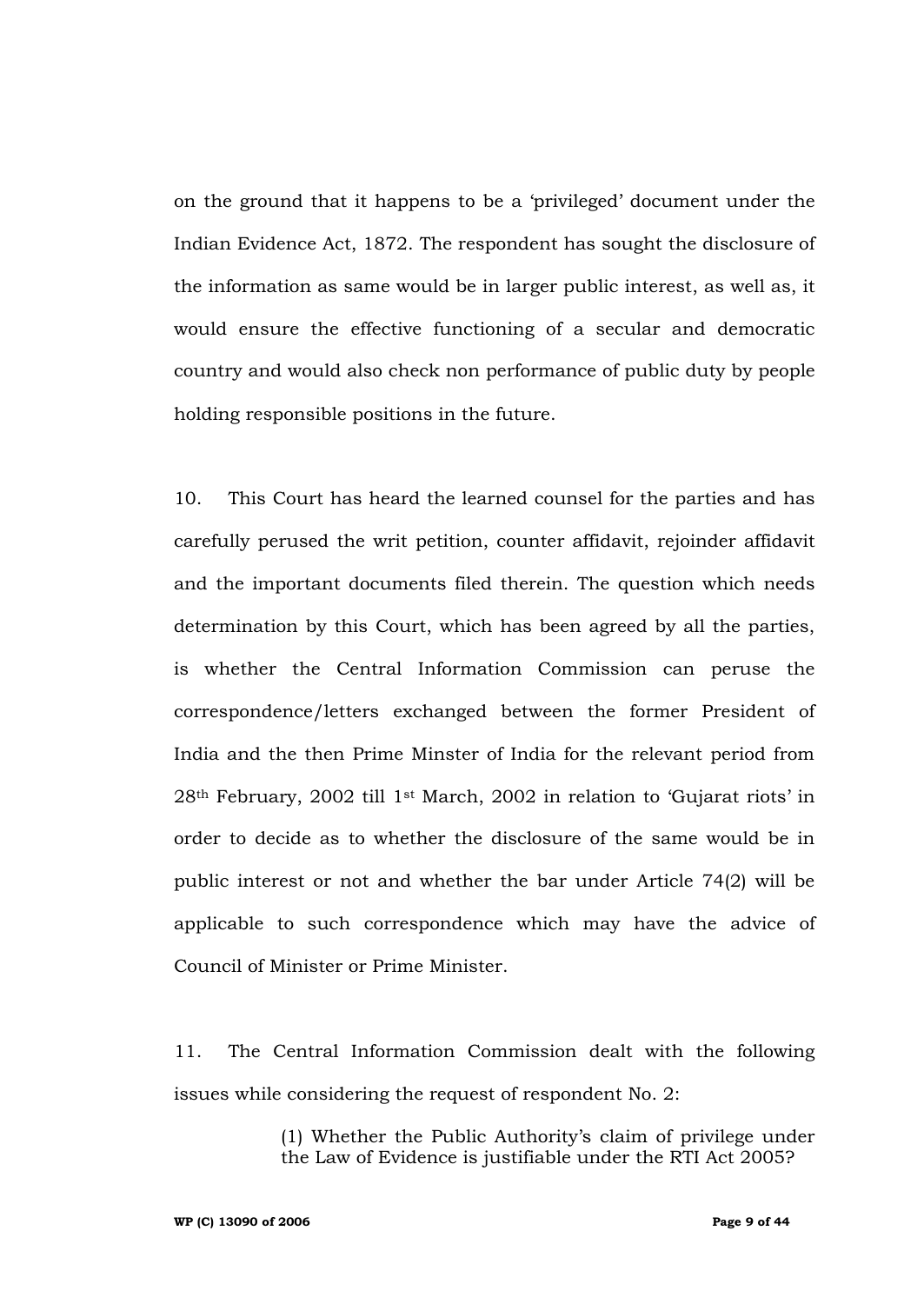(2) Whether the CPIO or Public Authority can claim immunity from disclosure under Article 74(2) of the Constitution?

(3) Whether the denial of information to the appellant can be justified in this case under section 8(1) (a) or under Section 8(1) (e) of the Right to Information Act 2005?

(4) Whether there is any infirmity in the order passed by the CPIO or by the Appellate Authority denying the requested information to the Appellant?

While dealing with the first issue the Central Information Commission observed that on perusing Section 22 of the Right to Information Act, 2005, it was clear that it not only over-rides the Official Secrets Act, but also all other laws and that ipso facto it includes the Indian Evidence Act as well. Therefore, it was held that no public authority could claim to deny any information on the ground that it happens to be a "privileged" one under the Indian Evidence Act. It was also observed that Section 2 of the Right to Information Act cast an obligation on all public authorities to provide the information so demanded and that the right thus conferred is only subject to the other provisions of the Act and to no other law. The CIC also relied on the following cases:

> (1) S.R. Bommai vs. Union of India: AIR 1994 SC 1918, wherein it was held that Article 74(2) is no bar to the production of all the material on which the ministerial advice was based.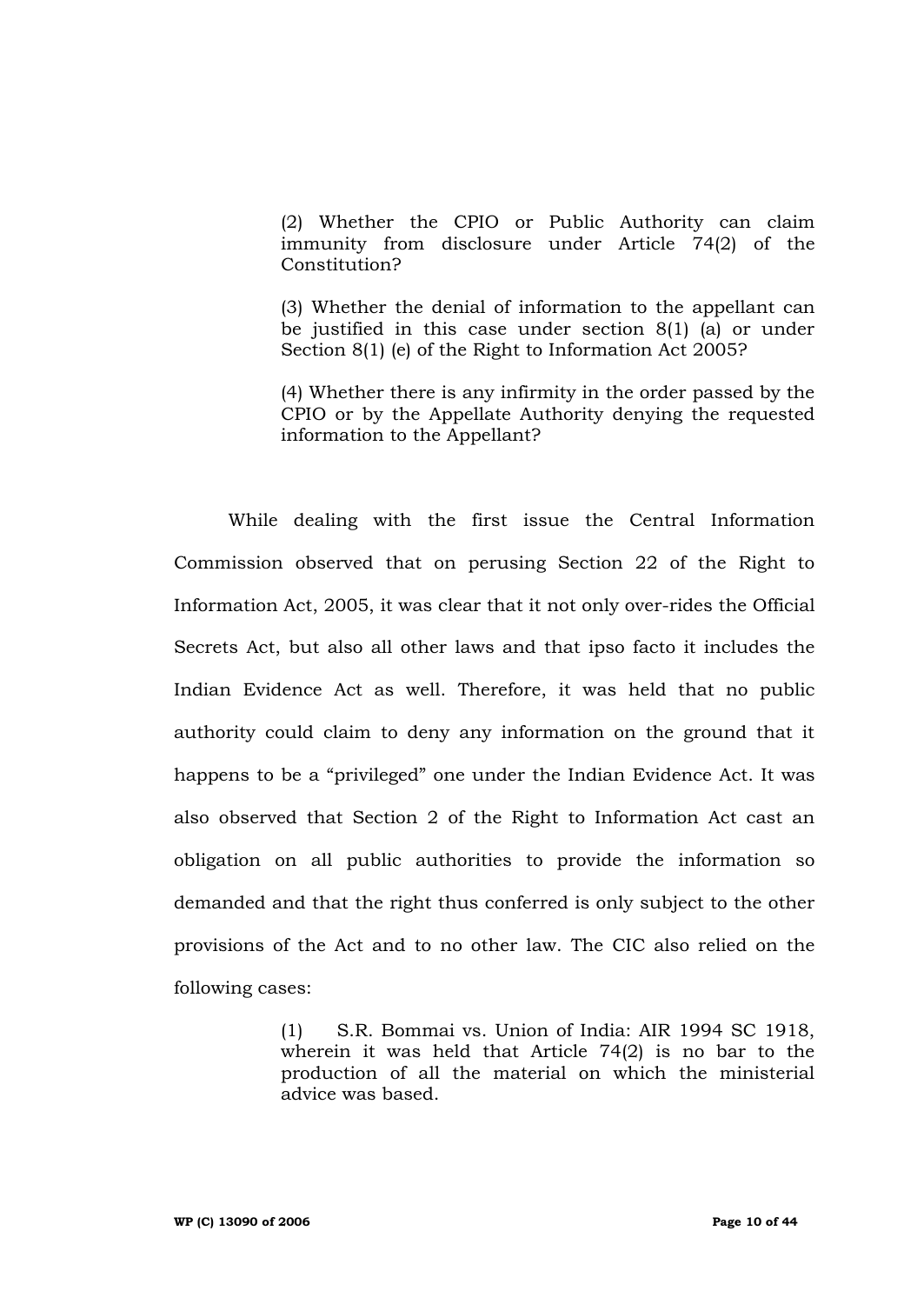(2) Rameshwar Prasad and Ors. vs. Union of India and Anr. AIR 2006 SC 980 wherein the above ratio was further clarified.

(3) SP Gupta vs. Union of India, 1981 SCC Supp. 87 case, wherein it was held that what is protected from disclosure under clause (2) of the Article 74 is only the advice tendered by the Council of Ministers. The reasons that have weighed with the Council of Ministers in giving the advice would certainly form part of the advice. But the material on which the reasoning of the Council of Ministers is based and advice given cannot be said to form part of the advice. It was also held that disclosure of information must be the ordinary rule while secrecy must be an exception, justifiable only when it is demanded by the requirement of public interest.

(4) R.K. Jain vs. Union of India & Ors. AIR 1993 SC 1769 wherein the SC refused to grant a general immunity so as to cover that no document in any particular class or one of the categories of Cabinet papers or decisions or contents thereof should be ordered to be produced.

Based on the decisions of the SC in the above cases, the CIC had also inferred that Article 74(2), 78 and 361 of the Constitution of India do not per se entitle the public authorities to claim privilege from disclosure.

12. However, instead of determining whether the correspondence in question comes under the special class of documents exempted from disclosure on account of bar under Article 74 (2) of the Constitution of India, the CIC has called for it in order to examine the same. The petitioners have contended that the CIC does not have the power to call for documents that have been expressly excluded under Article 74(2),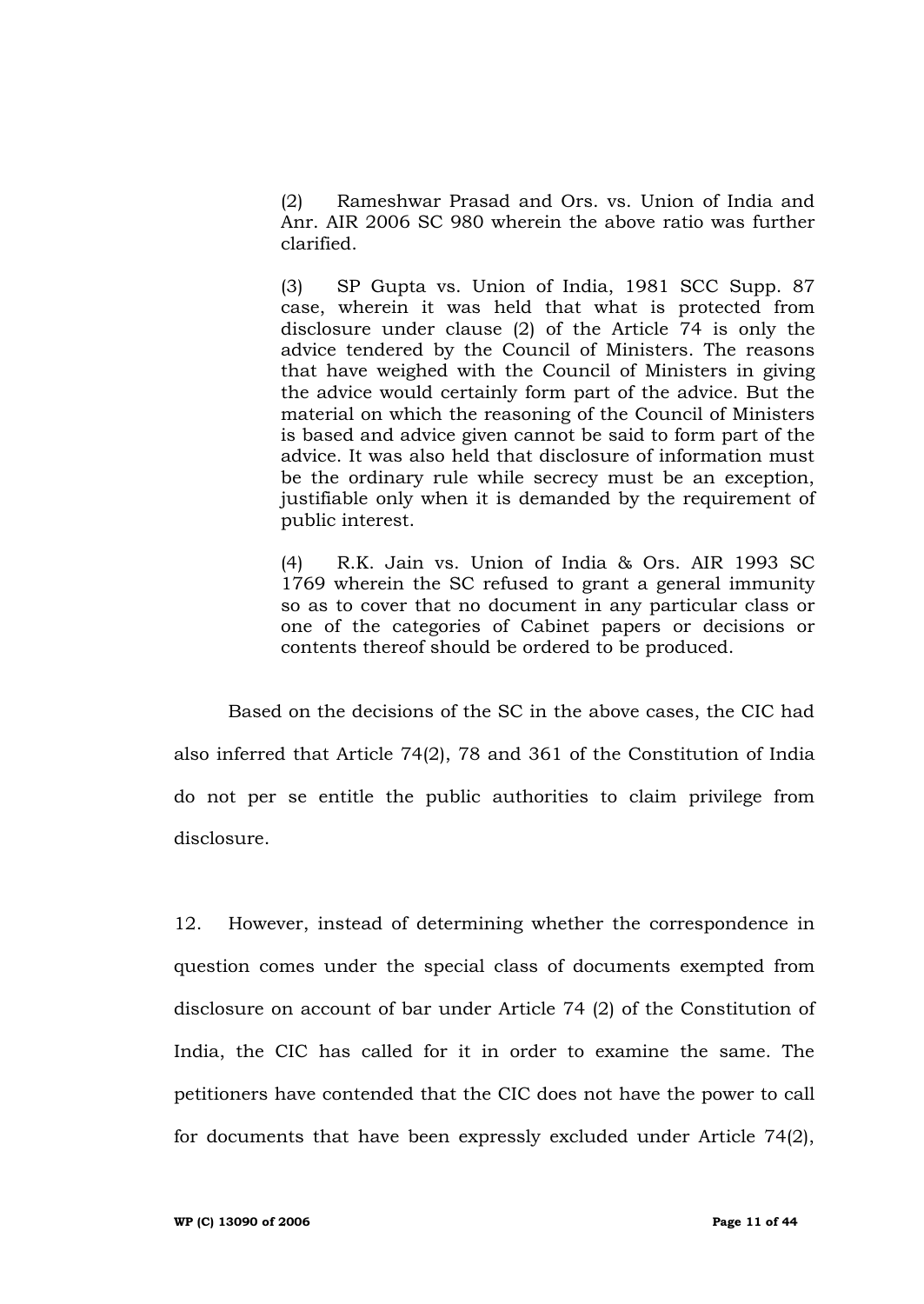read with Article 78 and Article 361 of the Indian Constitution, as well as the provisions of the Right to Information Act, 2005 under which the CIC is established and which is also the source of all its power. As per the learned counsel for the petitioner, the exemption from the disclosure is validated by Section 8(1)(a) and Section 8(1)(i) of the Right to Information Act, 2005 as well. The respondents, however, have contended that the correspondence is not expressly barred from disclosure under either the Constitution or the Provisions of the Right to Information Act, 2005. Therefore, the relevant question to be determined by this Court is whether or not the correspondence remains exempted from disclosure under Article 74(2) of the Constitution of India or under any provision of the Right to information Act, 2005. If the answer to this query is in the affirmative then undoubtedly what stands exempted under the Constitution cannot be called for production by the CIC as well. Article 74 (2) of the Constitution of India is as under:

# **74. Council of Ministers to aid and advise President.**—

(1) There shall be a Council of Ministers with the Prime Minister at the head to aid and advise the President who shall, in the exercise of his functions, act in accordance with such advice:

[Provided that the President may require the Council of Ministers to reconsider such advice, either generally or otherwise, and the President shall act in accordance with the advice tendered after such reconsideration.]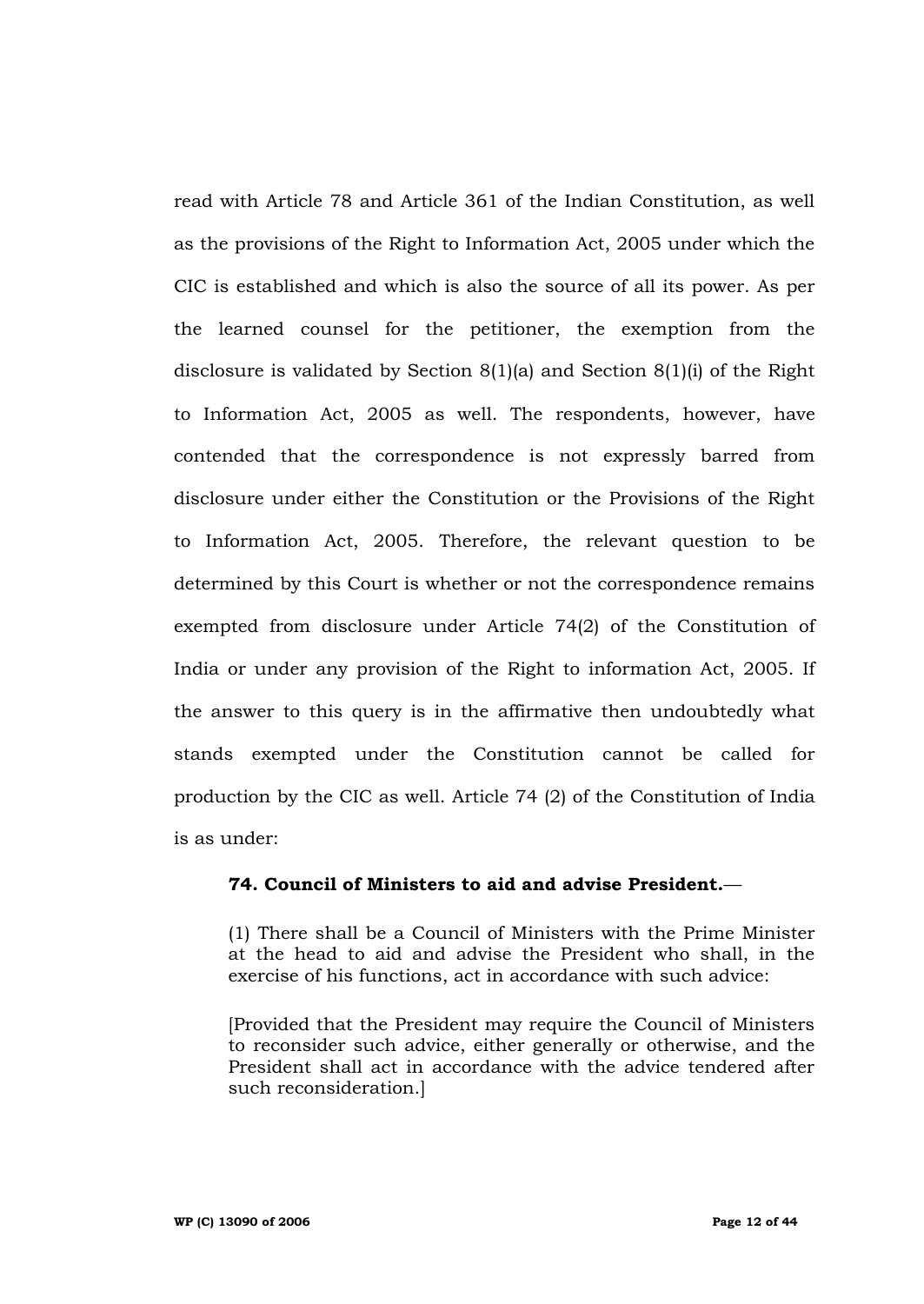**(2) The question whether any, and if so what, advice was tendered by Ministers to the President shall not be inquired into in any court.**

13. Clearly Article 74(2) bars the disclosure of the advice rendered by the Council of Ministers to the President. What constitutes this advice is another query that needs to be determined. As per the learned counsel for the petitioner, the word "advice" cannot constitute a single instance or opinion and is instead a collaboration of many discussions and to and fro correspondences that give result to the ultimate opinion formed on the matter. Hence the correspondence sought for is an intrinsic part of the "advice" rendered by the Council of Ministers and the correspondence is not the material on which contents of correspondence, which is the advise, has been arrived at and therefore, it is barred from any form of judicial scrutiny.

14. The respondents have on the other hand have relied on the judgments of S.R. Bommai vs. Union of India: AIR 1994 SC 1918; Rameshwar Prasad and Ors. vs. Union of India and Anr. AIR 2006 SC 980 and SP Gupta vs. Union of India, 1981 SCC Supp. 87, with a view to justify that Article 74(2) only bars disclosure of the final "advice" and not the material on which the "advice" is based.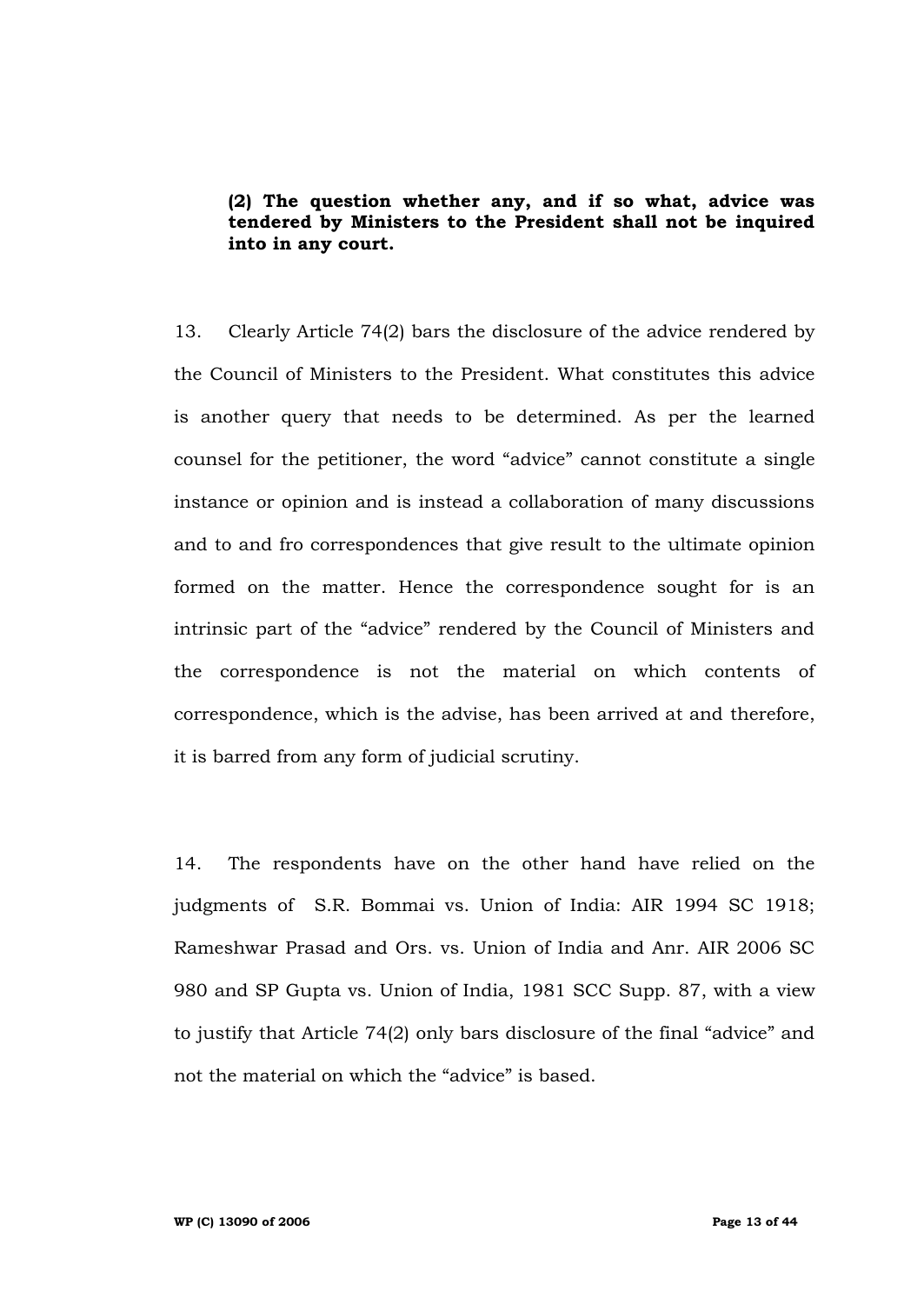15. However, on examining these case laws, it is clear that the factual scenario which were under consideration in these matters, where wholly different from the circumstances in the present matter. Even the slightest difference in the facts could render the ratio of a particular case otiose when applied to a different matter.

16. A decision is an authority for which it is decided and not what can logically be deduced therefrom. A little difference in facts or additional facts may make a lot of difference in the precedent value of a decision. In *Bhavnagar University v. Palitana Sugar Mill (P) Ltd.,(2003) 2 SCC 111*, at page 130, the Supreme Court had held in para 59 relying on various other decision as under:

> "59. A decision, as is well known, is an authority for which it is decided and not what can logically be deduced therefrom. It is also well settled that a little difference in facts or additional facts may make a lot of difference in the precedential value of a decision. [See *Ram Rakhi* v. *Union of India* AIR 2002 Del 458 (db), *Delhi Admn. (NCT of Delhi)* v. *Manohar Lal* (2002) 7 SCC 222, *Haryana Financial Corpn.* v. *Jagdamba Oil Mills* (2002) 3 SCC 496 and *Nalini Mahajan (Dr)* v. *Director of Income Tax (Investigation)* (2002) 257 ITR <u>123 (Del)</u>.<sub>]</sub>"

17. In Bharat Petroleum Corporation Ltd and Anr. v. N.R.Vairamani and Anr. (AIR 2004 SC 778), the Supreme Court had held that a decision cannot be relied on without considering the factual situation. In the said judgment the Supreme Court had observed:-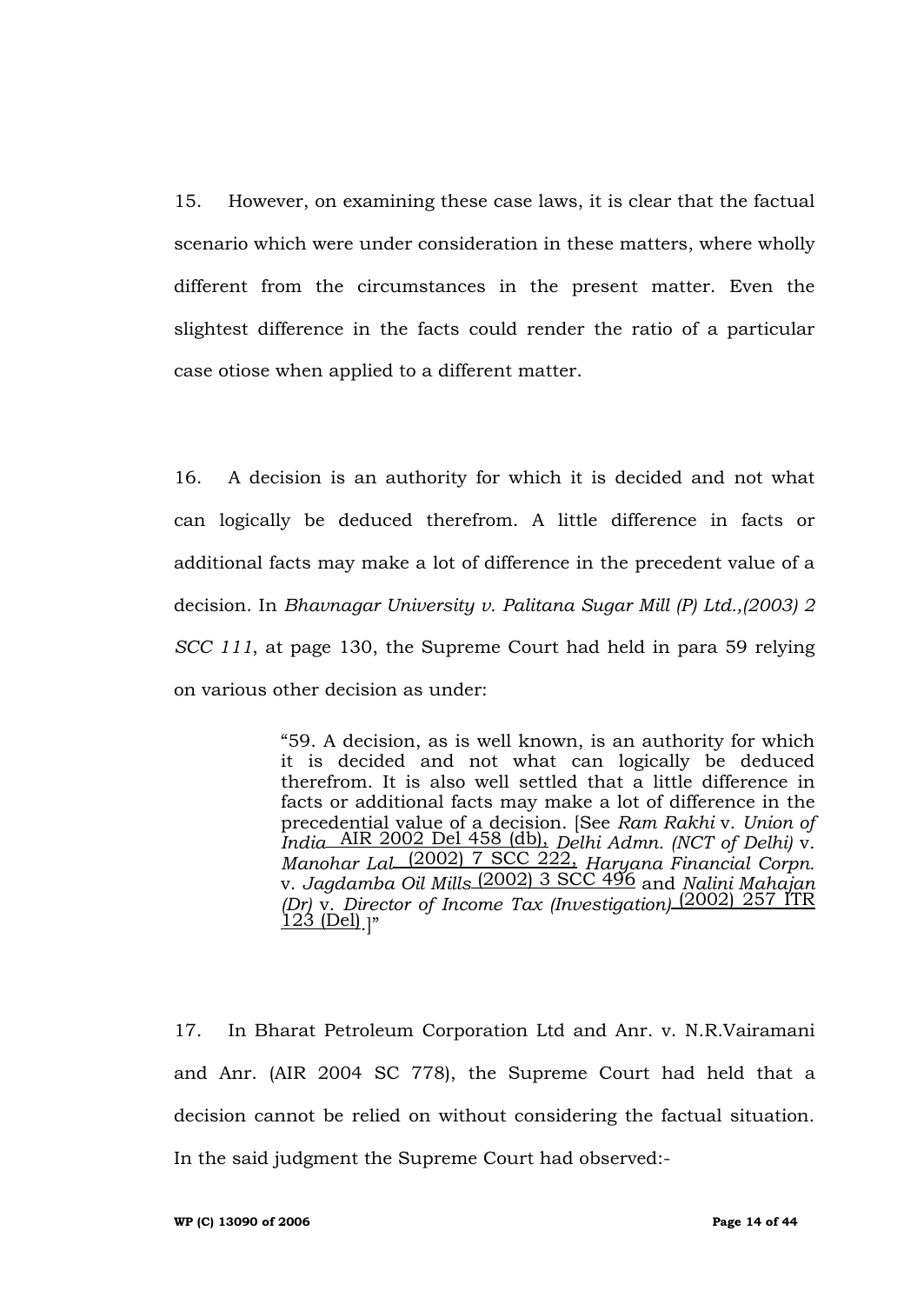" Court should not place reliance on decisions without discussing as to how the factual situation fits in with the fact situation of the decision on which reliance is placed. Observations of Courts are neither to be read as Euclid's theorems nor as provisions of the statute and that too taken out of their context. These observations must be read in the context in which they appear to have been stated. Judgments of Courts are not to be construed as statutes. To interpret words, phrases and provisions of a statute, it may become necessary for judges to embark into lengthy discussions but the discussion is meant to explain and not to define. Judges interpret statutes, they do not interpret judgments. They interpret words of statutes; their words are not to be interpreted as statutes.

18. In the case of S.R. Bommai (supra) Article 74(2) and its scope was examined while evaluating if the President"s functions were within the constitutional limits of Article 356, in the matter of his satisfaction. The extent of judicial scrutiny allowed in such an evaluation was also ascertained. The matter dealt with the validity of the dissolution of the Legislative Assembly of States of Karnataka, Meghalaya, Nagaland, Madhya Pradesh, Himachal Pradesh and Rajasthan, by the President under Article 356, which was challenged.

19. Similarly in Rameshwar Prasad (supra) since no political party was able to form a Government, President's rule was imposed under Article 356 of the Constitution over the State of Bihar and consequently the Assembly was kept in suspended animation. Thereafter, the assembly was dissolved on the ground that attempts are being made to cobble a majority by illegal means as various political parties/groups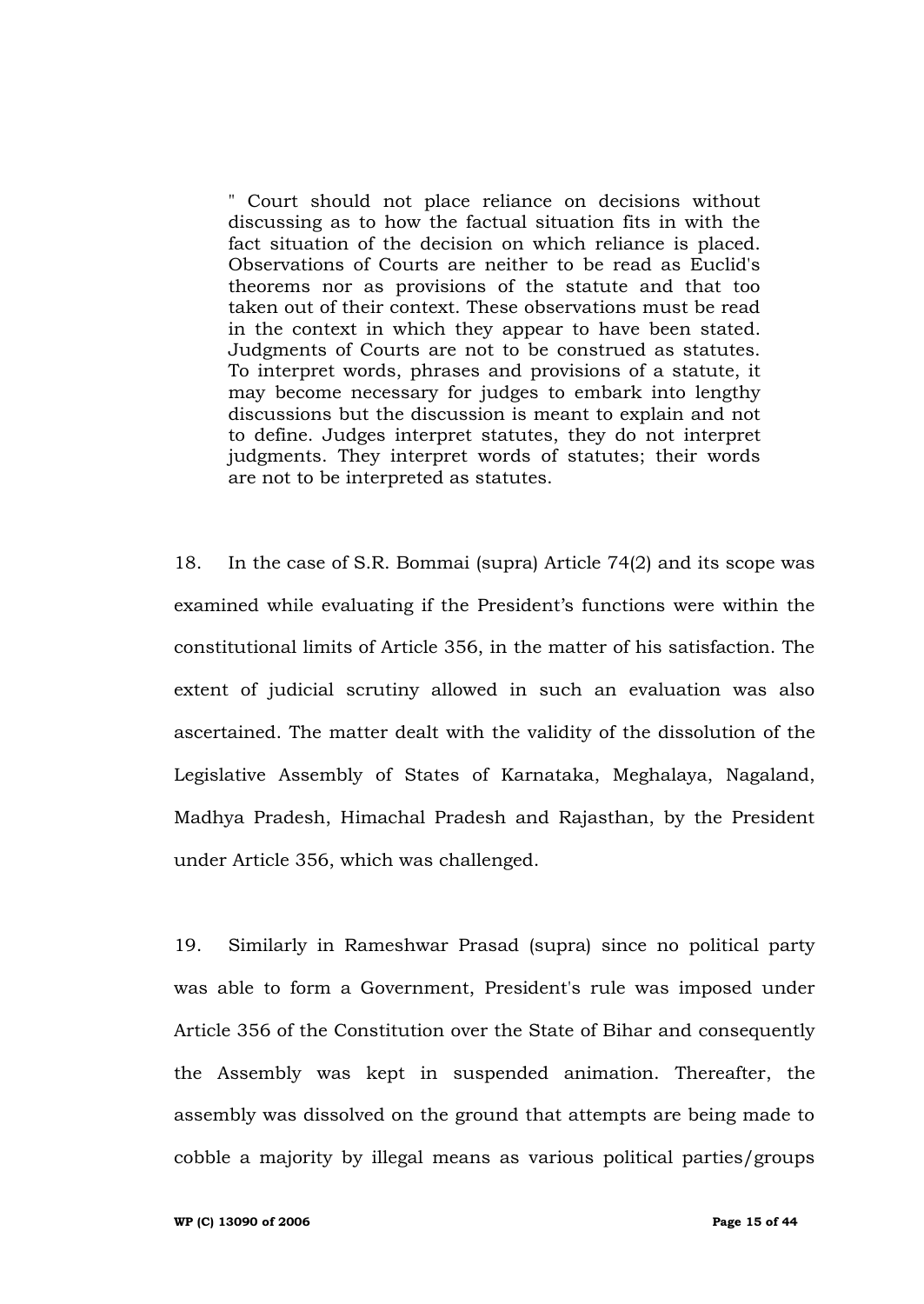are trying to allure elected MLAs and that if these attempts continue it would amount to tampering of the constitutional provisions. The issue under consideration was whether the proclamation dissolving the assembly of Bihar was illegal and unconstitutional. In this case as well reliance was placed on the judgment of S.R. Bommai (supra). However it is imperative to note that only the decision of the President, taken within the realm of Article 356 was judicially scrutinized by the Supreme Court. Since the decision of the President was undoubtedly based on the advice of the Council of Ministers, which in turn was based on certain materials, the evaluation of such material while determining the justifiability of the President's Proclamation was held to be valid.

20. Even in the case of S.P Gupta (supra) privilege was claimed against the disclosure of correspondences exchanged between the Chief Justice of the Delhi High Court, Chief Justice of India and the Law Minister of the Union concerning extension of the term of appointment of Addl. Judges of the Delhi High Court. The Supreme Court had called for disclosure of the said documents on the ground that the non disclosure of the same would cause greater injury to public interest than what may be caused by their disclosure, as the advice was tendered by the Council of Ministers after consultation with the Chief Justice of Delhi High Court and the Chief Justice of India and thus it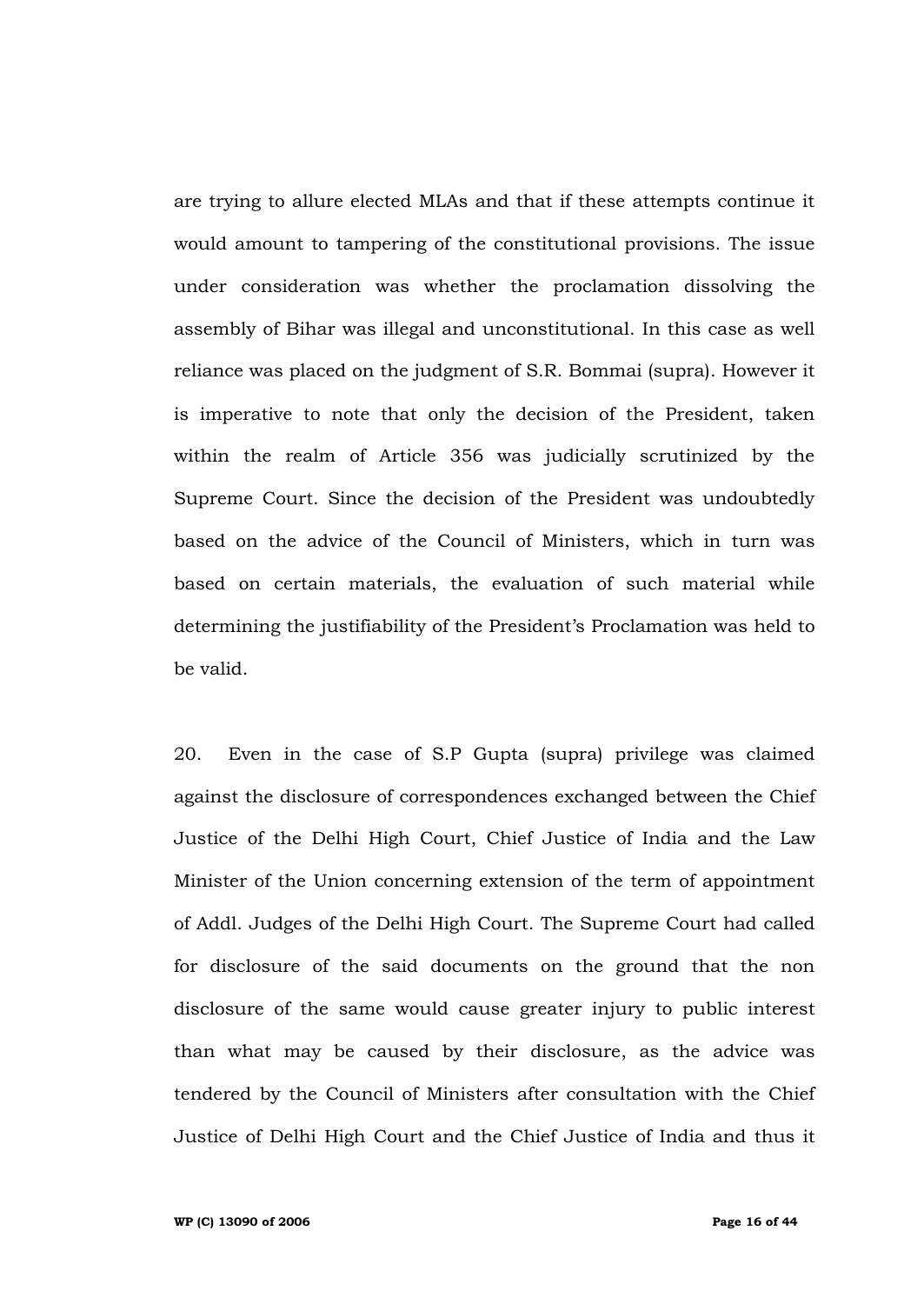was held that the views expressed by the Chief justices could not be said to be an advice and therefore there is no bar on its disclosure.

21. It will be appropriate to consider other precedents also relied on by the parties at this stage. In State of U.P. vs. Raj Narain, AIR 1975 SC 865 the document in respect of which exclusion from production was claimed was the Blue Book containing the rules and instructions for the protection of the Prime Minister, when he/she is on tour or travelling. The High Court rejected the claim of privilege under section 123 of the Evidence Act on the ground that no privilege was claimed in the first instance and that the blue book is not an unpublished document within the meaning of section 123 of Indian Evidence Act, as a portion of it had been published, which order had been challenged. The Supreme Court while remanding the matter back to the High Court held that if, on the basis of the averments in the affidavits, the court is satisfied that the Blue Book belongs to a class of documents, like the minutes of the proceedings of the cabinet, which is per se entitled to protection, then in such case, *no question of inspection of that document by the court would arise*. If, however, the court is not satisfied that the Blue Book belongs to that class of privileged documents, on the basis of the averments in the affidavits and the evidence adduced, which are not sufficient to enable the Court to make up its mind that its disclosure will injure public interest, then it will be open to the court to inspect the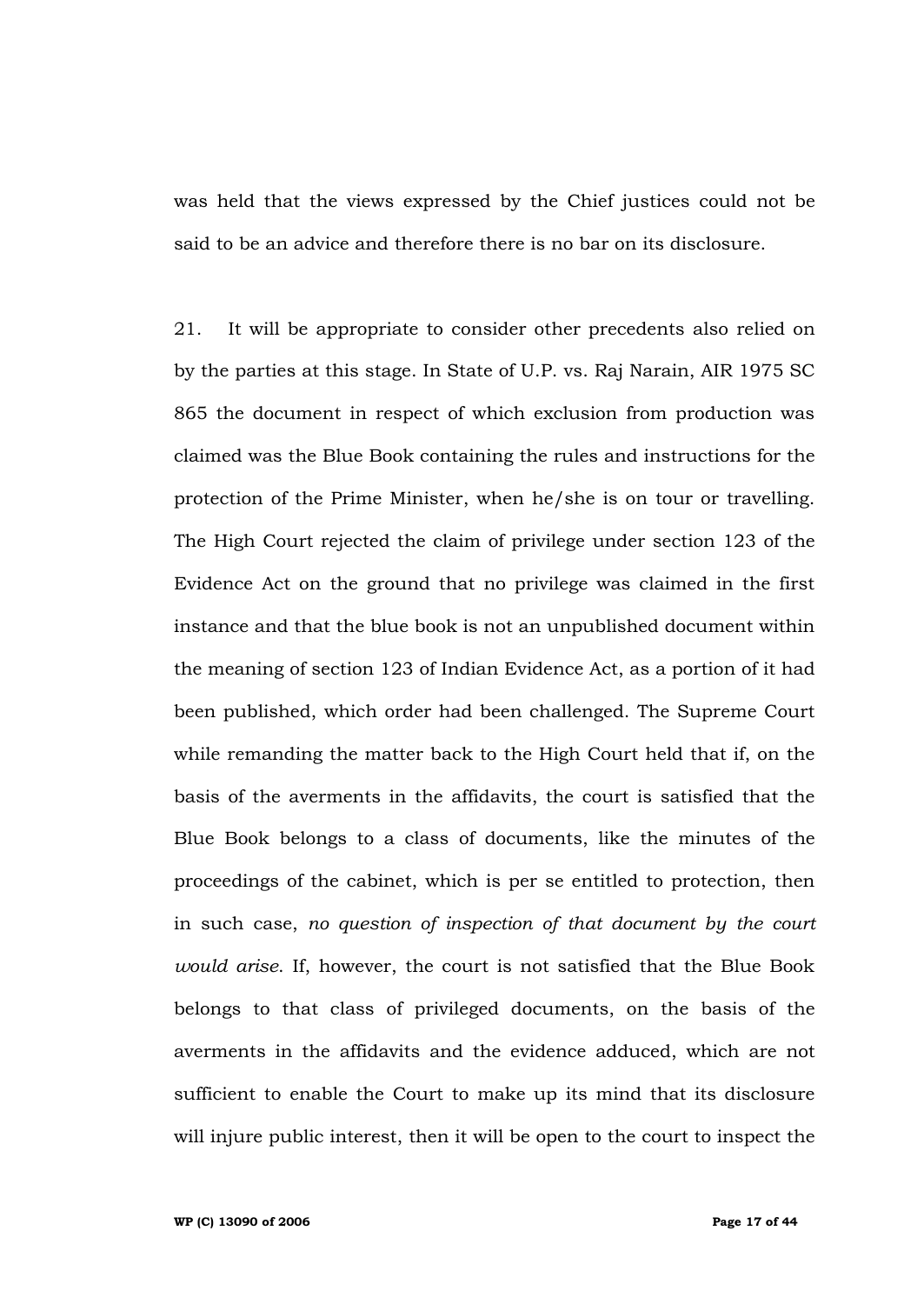said documents for deciding the question of whether it relates to affairs of the state and whether its disclosure will injure public interest.

22. In R.K.Jain vs. Union Of India, AIR 1993 SC 1769 the dispute was that no Judge was appointed as President in the Customs Central Excise and Gold (Control) Appellate Tribunal, since 1985 and therefore a complaint was made. Notice was issued and the ASG reported that the appointment of the President has been made, however, the order making the appointment was not placed on record. In the meantime another writ petition was filed challenging the legality and validity of the appointment of respondent no.3 as president and thus quashing of the said appointment order was sought. The relevant file on which the decision regarding appointment was made was produced in a sealed cover by the respondent and objection was raised regarding the inspection of the same, as privilege of the said documents was claimed. Thereafter, an application claiming privilege under sections 123, 124 of Indian Evidence Act and Article 74(2) of the Constitution was filed. The Government in this case had no objection to the Court perusing the file and the claim of privilege was restricted to disclosure of its contents to the petitioner. The issue before the Court was whether the Court would interfere with the appointment of Shri Harish Chander as President following the existing rules. Considering the circumstances, it was held that it is the duty of the Minister to file an affidavit stating the grounds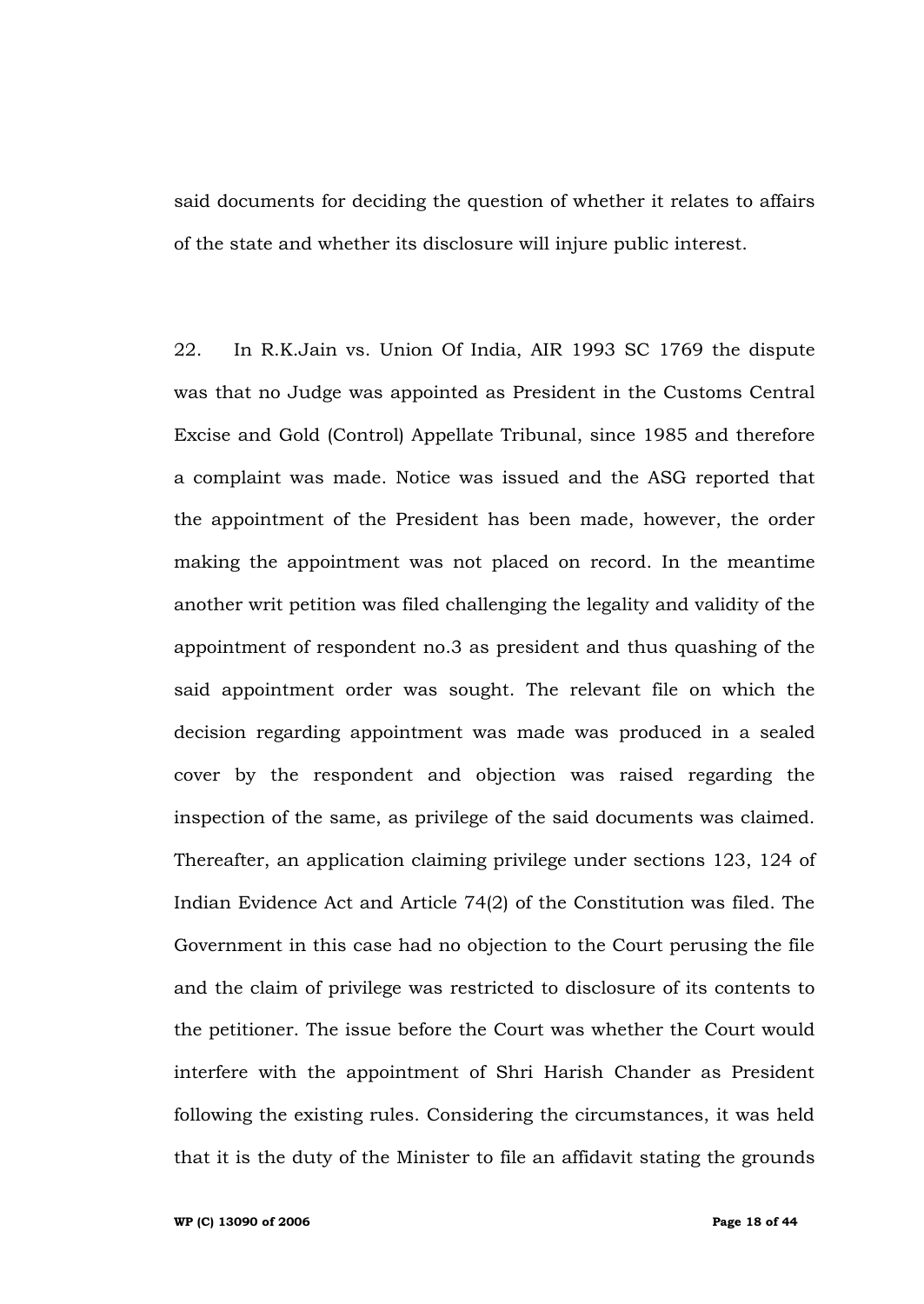or the reasons in support of the claim of immunity from disclosure in view of public interest. It was held that the CEGAT is a creature of the statute, yet it intended to have all the flavors of judicial dispensation by independent members and President, therefore the Court ultimately decided to set aside the appointment of Harish Chandra as President.

23. In People's Union For Civil Liberties & Anr. vs. Union of India (UOI) and Ors. AIR 2004 SC 1442, the appellants had sought the disclosure of information from the respondents relating to purported safety violations and defects in various nuclear installations and power plants across the country including those situated at Trombay and Tarapur. The respondents claimed privilege under Section 18 (1) of the Atomic Energy Act, 1962 on the ground that the same are classified as "Secrets' as it relates to nuclear installations in the country which includes several sensitive facilities carried out therein involving activities of classified nature and that publication of the same would cause irreparable injury to the interest of the state and would be prejudicial to the national security. The Court while deciding the controversy had observed that the functions of nuclear power plants are sensitive in nature and that the information relating thereto can pose danger not only to the security of the state but to the public at large if it goes into wrong hands. It was further held that a reasonable restriction on the exercise of the right is always permissible in the interest of the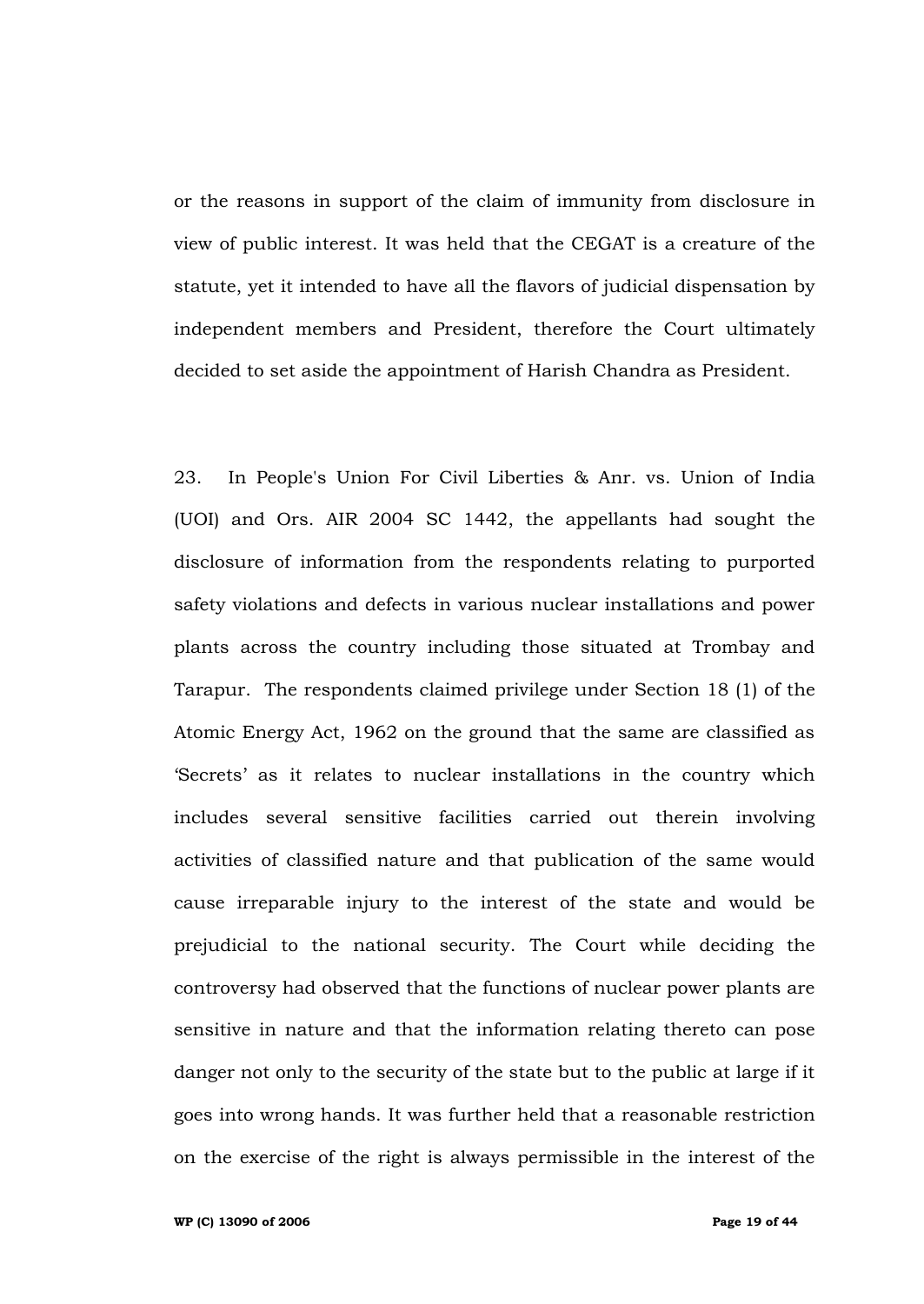security of the state and that the functioning and the operation of a nuclear plant is information that is sensitive in nature. If a reasonable restriction is imposed in the interest of the State by reason of a valid piece of legislation the Court normally would respect the legislative policy behind the same. It was further held that that normally the court will not exercise power of judicial review in such matters unless it is found that formation of belief by the statutory authority suffers from mala fides, dishonesty or corrupt practices. For a claim of immunity under Section 123 of the IEA, the final decision with regard to the validity of the objection is with the Court by virtue of section 162 of IEA. The balancing between the two competing public interests (i.e. public interest in withholding the evidence be weighed against public interest in administration of justice) has to be performed by the Court even where an objection to the disclosure of the document is taken on the ground that it belongs to a class of documents which are protected irrespective of their contents, as there is no absolute immunity for documents belonging to such class. The Court further held that there is no legal infirmity in the claim of privilege by the Government under Section 18 of the Atomic Energy Act and also that perusal of the report by the Court is not required in view of the object and the purport for which the disclosure of the report of the Board was withheld.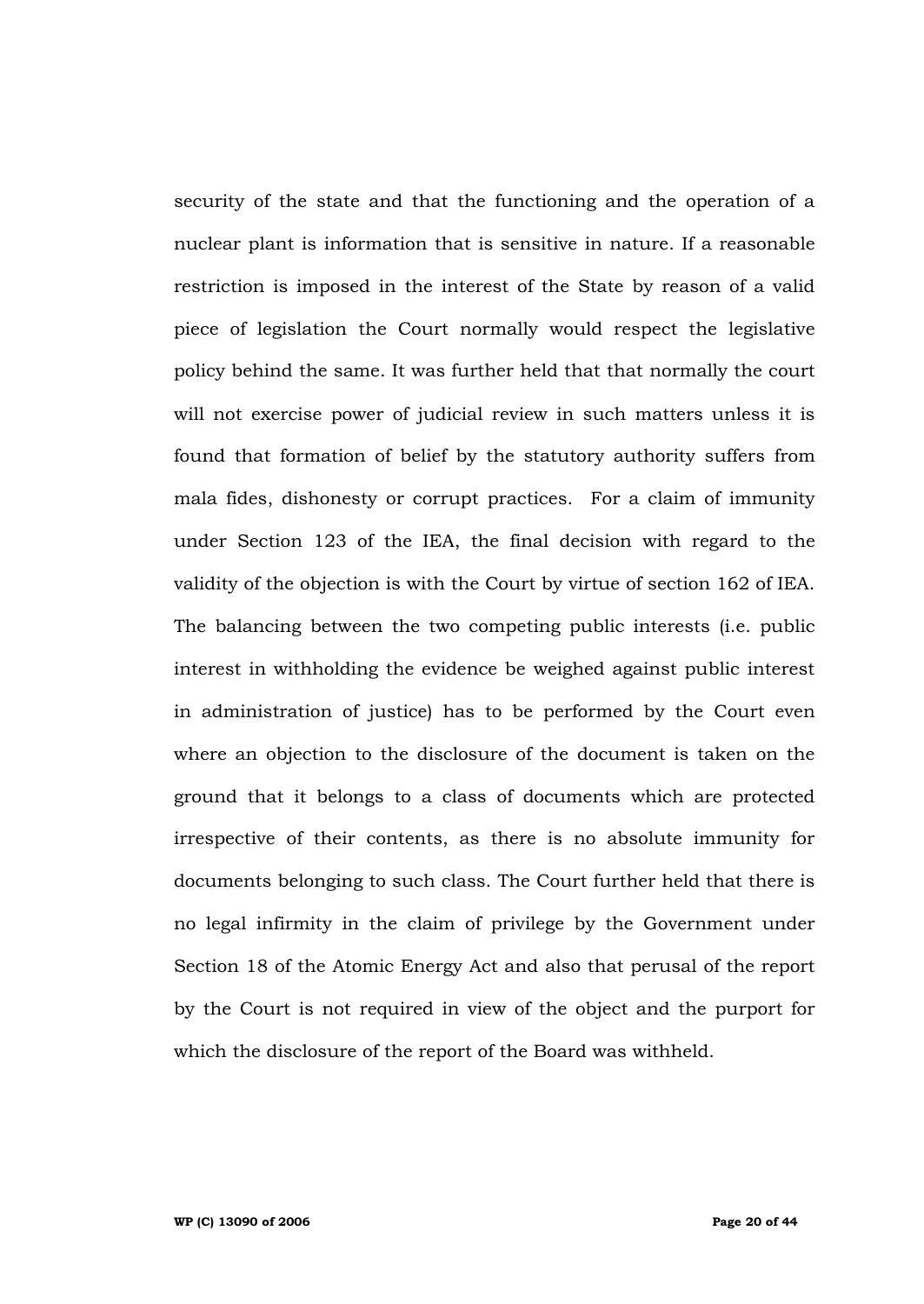24. In Dinesh Trivedi vs. Union of India (1997) 4 SCC 306, the petitioner had sought making public the complete Vohra Committee Report on criminalization of politics including the supporting material which formed the basis of the report as the same was essential for the maintenance of democracy and ensuring that the transparency in government was secured and preserved. The petitioners sought the disclosure of all the annexures, memorials and written evidence that were placed before the committee on the basis of which the report was prepared. The issue before the Court was whether the supporting material (comprising of reports, notes and letters furnished by other members) placed before the Vohra Committee can be disclosed for the benefit of the general public. The Court had observed that Right to know also has recognized limitations and thus by no means it is absolute. The Court while perusing the report held that the Vohra Committee Report presented in the parliament and the report which was placed before the Court are the same and that there is no ground for doubting the genuineness of the same. It was held that in these circumstances the disclosure of the supporting material to the public at large was denied by the court, as instead of aiding the public it would be detrimentally overriding the interests of public security and secrecy.

25. In State of Punjab vs. Sodhi Sukhdev Singh, AIR 1961 SC 493, on the representation of the District and Sessions Judge who was removed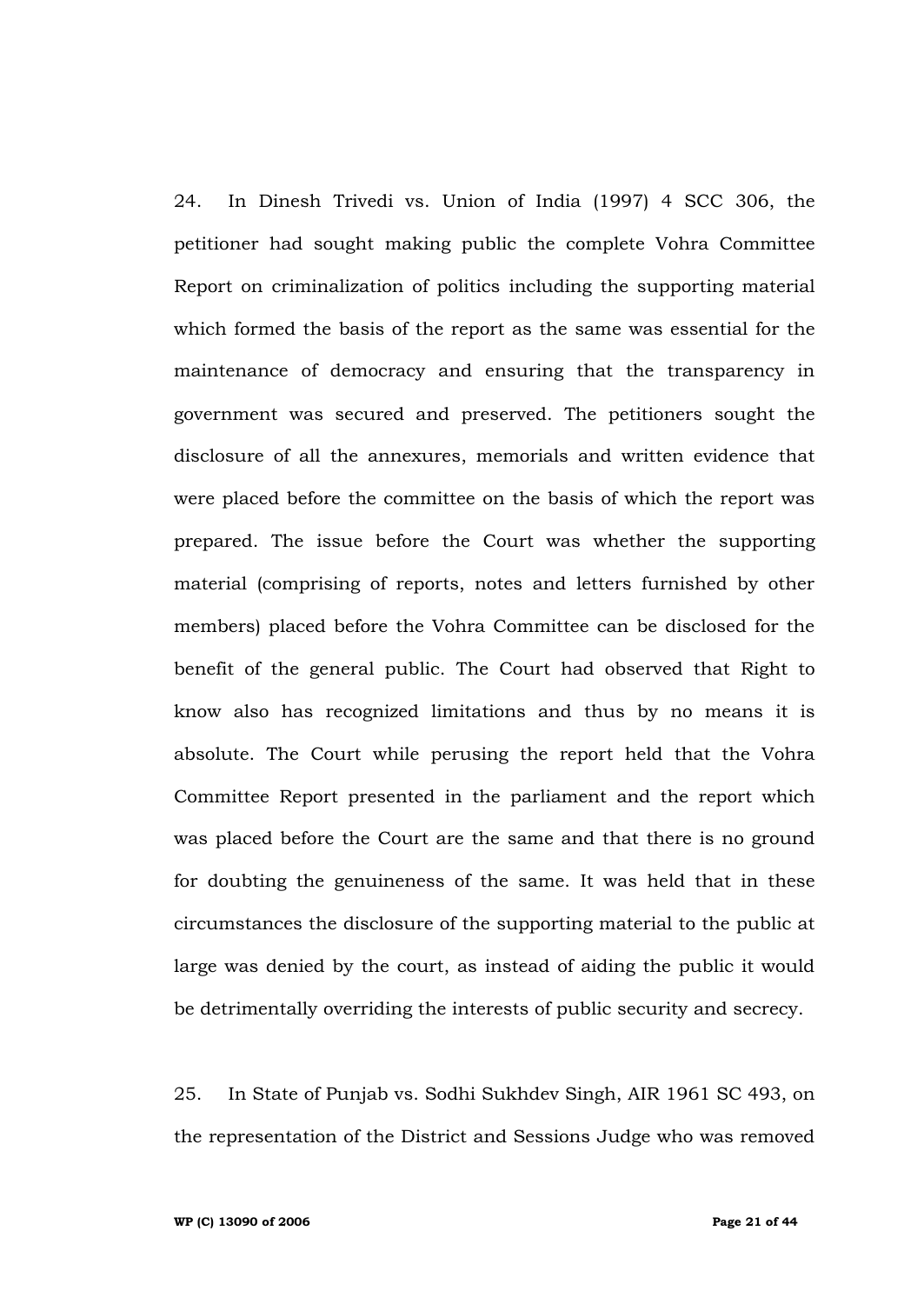from the services, an order was passed by the Council of Ministers for his re-employment to any suitable post. Thereafter, the respondent filed a suit for declaration and during the course of the proceedings he also filed an application under Order 14, Rule 4 as well as Order 11, Rule 14 of the Civil Procedure Code for the production of documents mentioned in the list annexed to the application. Notice for the production of the documents was issued to the appellant who claimed privilege under section 123 of the IEA in respect of certain documents. The Trial Court had upheld the claim of privilege. However, the High Court reversed the order of the Trial Court in respect of four documents. The issue before the Supreme Court was whether having regard to the true scope and effect of the provisions of Sections 123 and 162 of the Act, the High Court was in error in refusing to uphold the claim of privilege raised by the appellant in respect of the documents in question. The contention of the petitioner was that under Sections 123 and 162 when a privilege is claimed by the State in the matter of production of State documents, the total question with regard to the said claims falls within the discretion of the head of the department concerned, and he has to decide in his discretion whether the document belongs to the privileged class and whether or not its production would cause injury to public interest. The Supreme Court had ultimately held that the documents were "privilege documents" and that the disclosure of the same cannot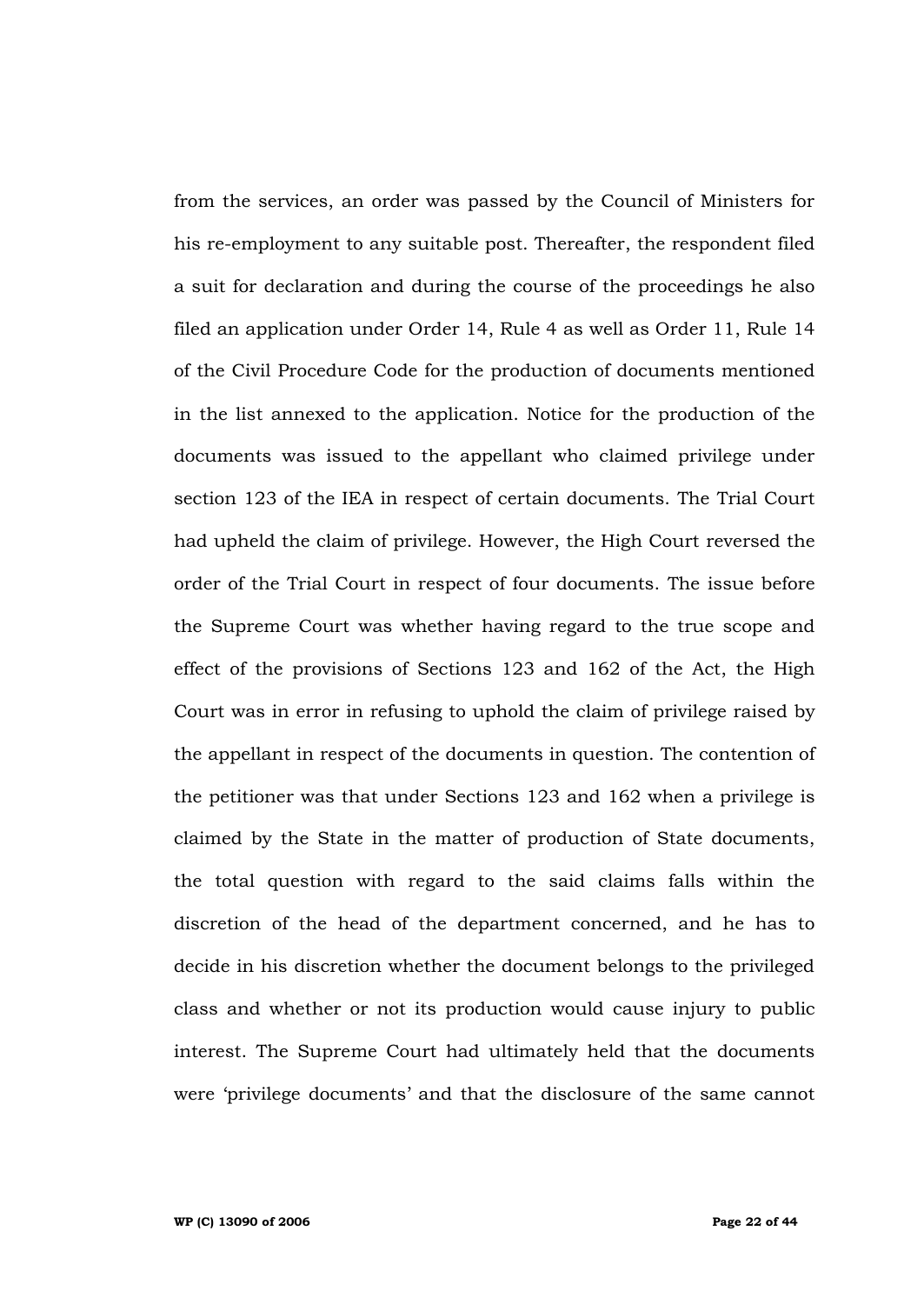be asked by the appellant through the Court till the department does not give permission for their production.

26. In S.P. Gupta (supra)the Supreme Court had observed that a seven Judges' bench had already held that the Court would allow the objection to disclosure, if it finds that the document relates to affairs of State and its disclosure would be injurious to public interest, but on the other hand, if it reaches the conclusion that the document does not relate to affairs of the State or that the public interest does not compel its non-disclosure or that the public interest in the administration of justice in the particular case before it overrides all other aspects of public interest, it will overrule the objection and order disclosure of the document. It was further observed that in a democracy, citizens are to know what their Govt. is doing. No democratic Govt. can survive without accountability and the basic postulate of accountability is that the people should have information about the functioning of the Govt. It is only if the people know how the Govt. is functioning and that they can fulfill the democratic rights given to them and make the democracy a really effective and participatory democracy. There can be little doubt that exposure to public scrutiny is one of the surest means of running a clean and healthy administration. Therefore, disclosure of information with regard to the functioning of the Govt. must be the rule and secrecy can be exceptionally justified only where strict requirement of public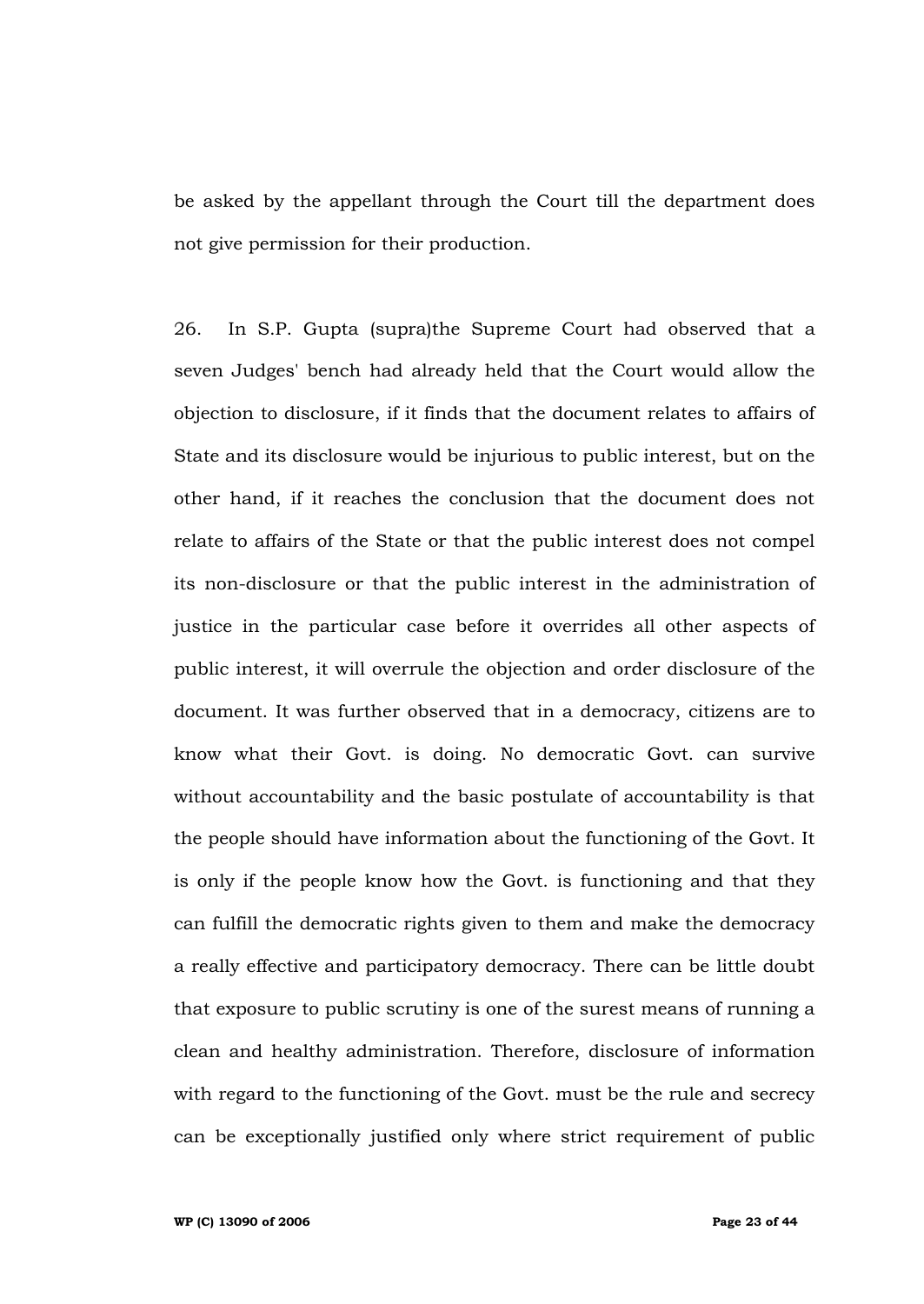information is assumed. It was further observed that the approach of the Court must be to alleviate the area of secrecy as much as possible constantly with the requirement of public interest bearing in mind, at all times that the disclosure also serves an important aspect of public interest. In that the said case, the correspondence between the constitutional functionaries was inspected by the Court and disclosed to the opposite parties to formulate their contentions.

27. It was further held that under Section 123 when immunity is claimed from disclosure of certain documents, a preliminary enquiry is to be held in order to determine the validity of the objections to production which necessarily involves an enquiry in the question as to whether the evidence relates to an affairs of State under Section 123 or not. In this enquiry the court has to determine the character or class of the document. If it comes to the conclusion that the document does not relate to affairs of State then it should reject the claim for privilege and direct its production. If it comes to the conclusion that the document relates to the affairs of the State, it should leave it to the head of the department to decide whether he should permit its production or not. "Class Immunity" under Section 123 contemplated two kinds of public interest which may clash. There is the public interest that harm shall not be done to the nation or the public service by disclosure of certain documents, and there is the public interest that the administration of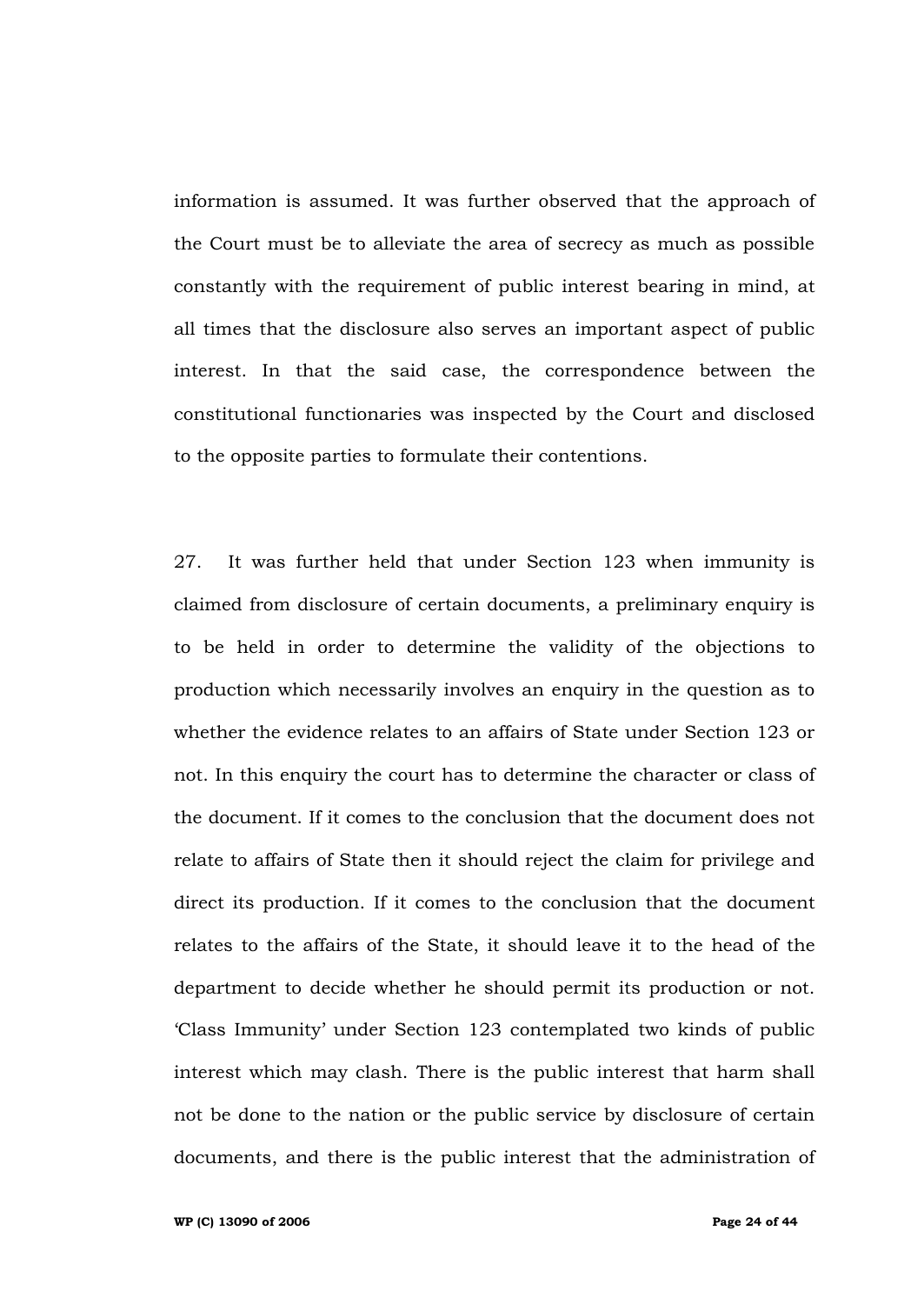justice shall not be frustrated by the withholding of documents; which must be produced if justice is to be done. It is for the Court to decide the claim for immunity against disclosure made under Section 123 by weighing the competing aspects of public interest and deciding which, in the particular case before the court, predominates. It would thus seem clear that in the weighing process, which the court has to perform in order to decide which of the two aspects of public interest should be given predominance, the character of the proceeding, the issues arising in it and the likely effect of the documents on the determination of the issues must form vital considerations, for they would affect the relative weight to be given to each of the respective aspects of public interest when placed in the scales.

28. In these circumstance the Court had called for the disclosure of documents on the ground that the non disclosure of the same would cause greater injury to public interest than what may be caused by their disclosure as the advice was tendered by the Council of Ministers after consultation with the Chief Justice of High Court and Chief Justice of India and the views expressed by the Chief Justices could not be said to be an advice and therefore it was held that there is no bar to its disclosure. Bar of judicial review is on the factum of advice but not on the reasons i.e. material on which the advice was founded.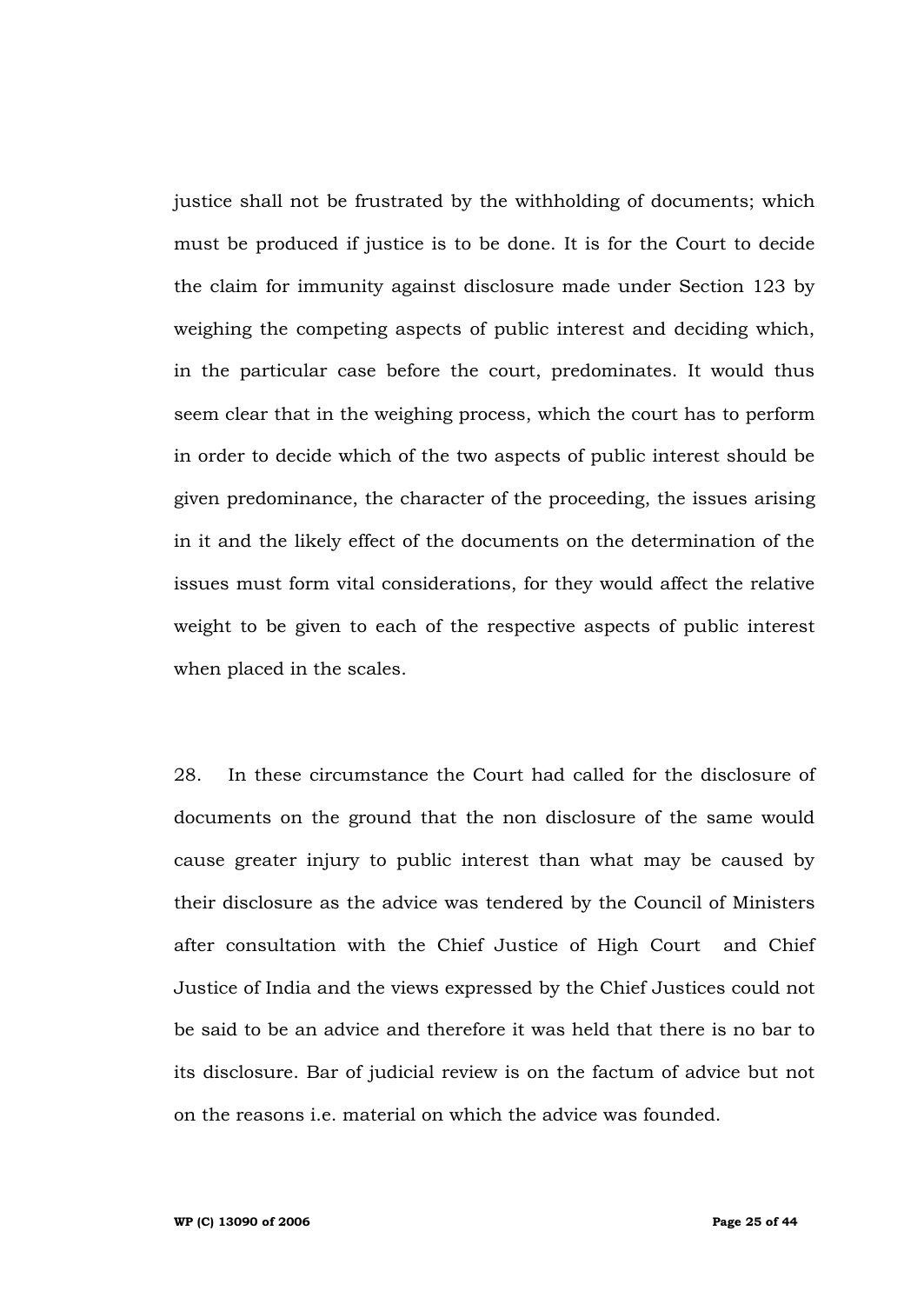29. These are the cases where for proper adjudication of the issues involved, the court was called upon to decide as to under what situations the documents in respect of which privilege has been claimed can be looked into by the Court.

30. The CIC, respondent No.1 has observed that Article 74(2), 78 and 361 of the Constitution of India do not per se entitle the public authorities to claim privilege from disclosure. The respondent No.1 had observed that since the Right to information Act has come into force, whatever immunity from disclosure could have been claimed by the State under the law, stands virtually extinguished, except on the ground explicitly mentioned under Section 8 and in some cases under Section 11 of the RTI Act. Thus, CIC has held that the bar under Section 74(2) is not absolute and the bar is subject to the provisions of the RTI Act and the only exception for not disclosing the information is as provided under Sections 8 & 11 of the RTI Act. The proposition of the respondent No.1 is not logical and cannot be sustained in the facts and circumstances. The Right to Information Act cannot have overriding effect over the Constitution of India nor can it amend, modify or abrogate the provisions of the Constitution of India in any manner. Even the CIC cannot equate himself with the Constitutional authorities,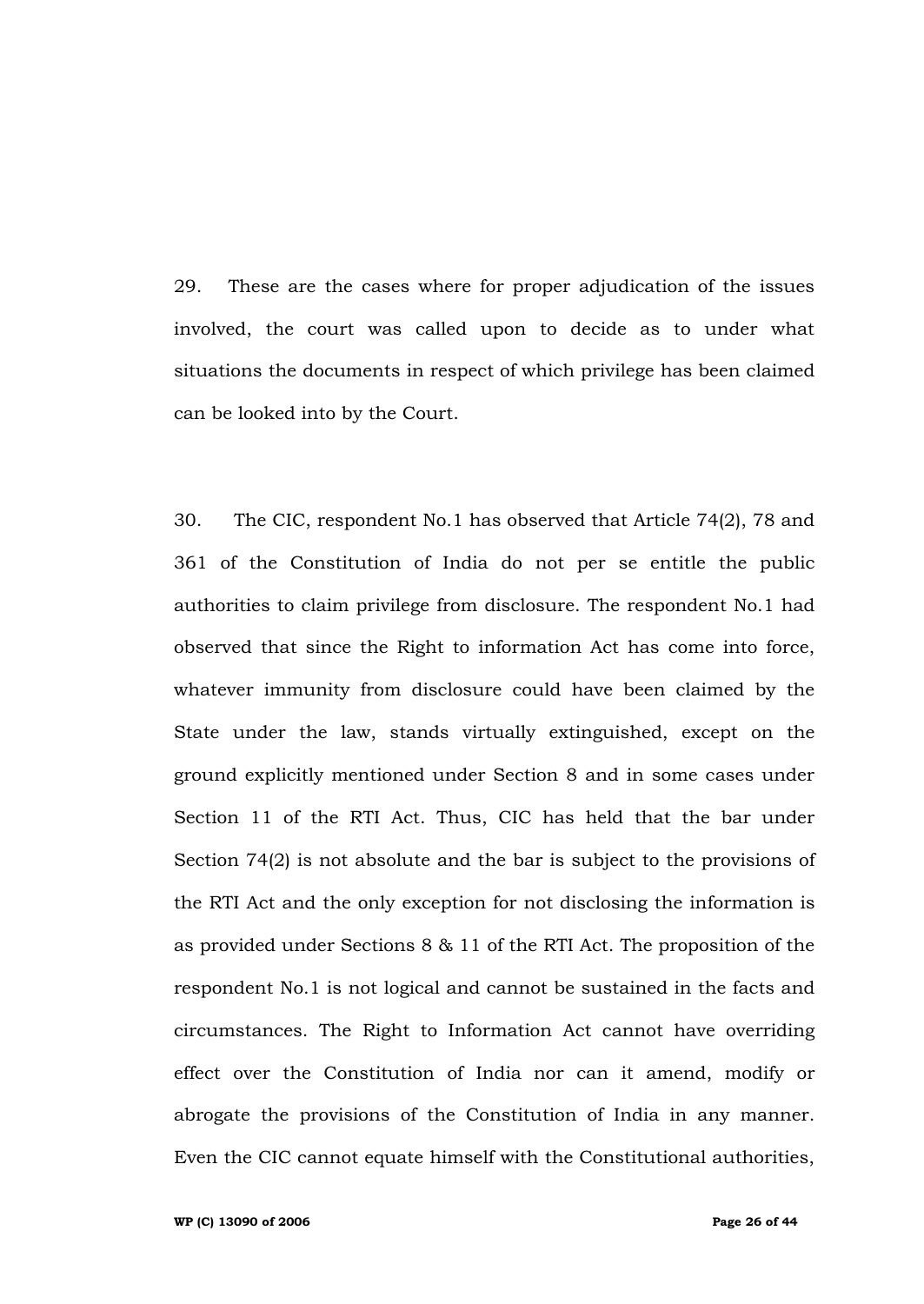the Judges of the Supreme Court of India and all High Courts in the States.

31. The respondent No.1 has also tried to create an exception to Article 74(2) on the ground that the bar within Article 74(2) will not be applicable where correspondence involves a sensitive matter of public interest. The CIC has held as under:-

> "…..Prima facie the correspondence involves a sensitive matter of public interest. The sensitivity of the matter and involvement of larger public interest has also been admitted by all concerned including the appellant. …..in deciding whether or not to disclose the contents of a particular document, a Judge must balance the competing interests and make final decision depending upon the particular facts involved in each individual case………therefore we consider it appropriate that before taking a final decision on this appeal, we should personally examine the documents to decide whether larger public interest would require disclosure of the documents in question or not…"

32. The above observation of respondent No.1 is legally not tenable. Right to Information Act, 2005 which was enacted by the Legislature under the powers given under the Constitution of India cannot abrogate, amend, modify or change the bar under Article 74(2) as has been contended by the respondent No.1. Even if the RTI Act overrides Official Secrets Act, the Indian Evidence Act, however, this cannot be construed in such a manner to hold that the Right to Information Act will override the provisions of the Constitution of India. The learned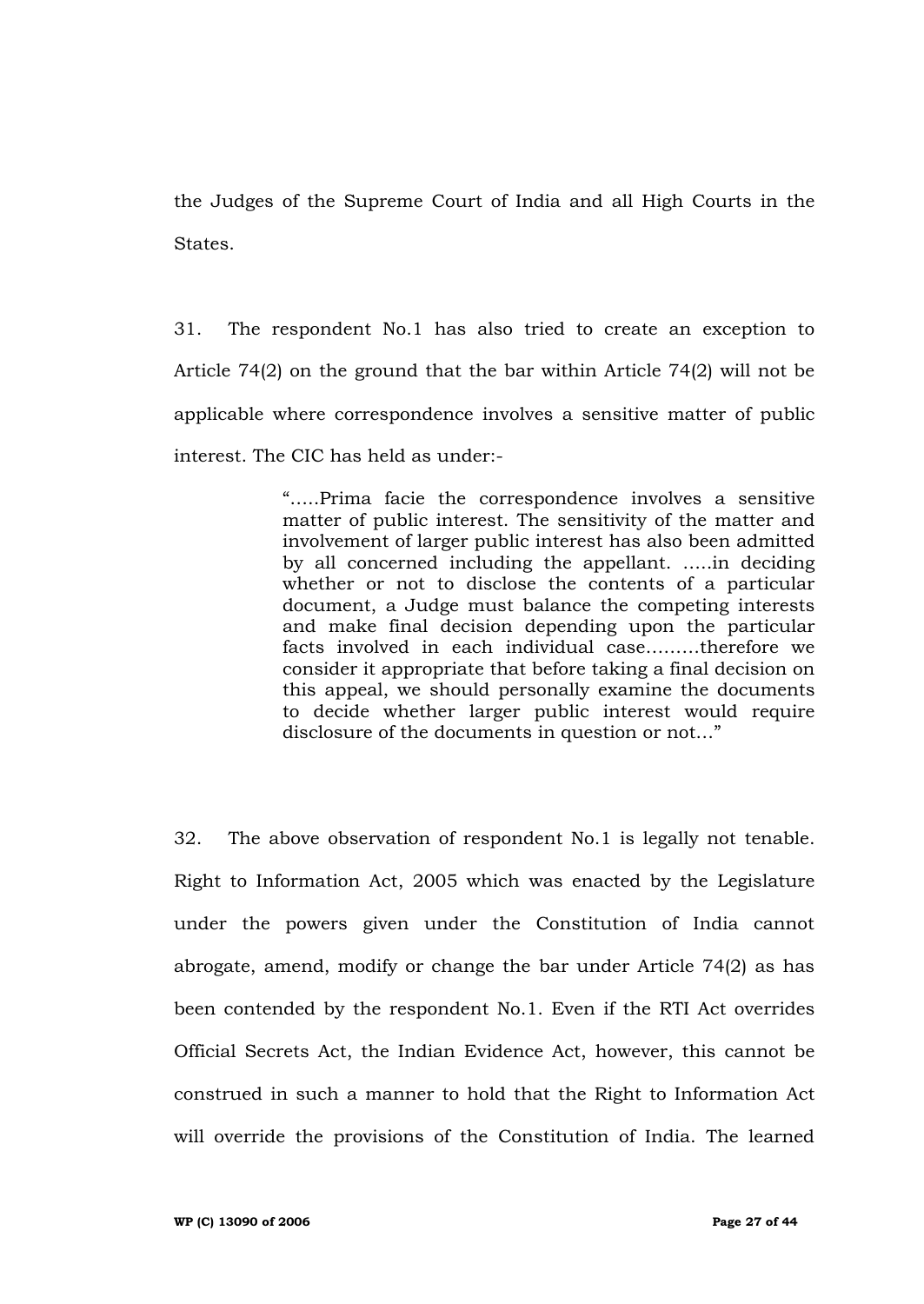counsel for the respondent No.2 is unable to satisfy this Court as to how on the basis of the provisions of the RTI Act the mandate of the Constitution of India can be amended or modified. Amendment of any of the provisions of the Constitution can be possible only as per the procedure provided in the Constitution, which is Article 368 and the same cannot be deemed to be amended or obliterated merely on passing of subsequent Statutes. There can be no doubt about the proposition that the Constitution is supreme and that all the authorities function under the Supreme Law of land. For this Golak Nath v. State of Punjab, AIR 1967 SC 1643 can be relied on. In these circumstances, the plea of the respondents that since the Right to Information Act, 2005 has come into force, whatever bar has been created under Article 74(2) stands virtually extinguished is not tenable. The plea is not legally sustainable and cannot be accepted.

33. A bench of this Court in Union of India v. CIC, 165 (2009) DLT 559 had observed as under:-

> "…when Article 74 (2) of the Constitution applies and bars disclosure, information cannot be furnished. RTI Act cannot and does not have the ability and mandate to negate the constitutional protection under Article 74 (2). The said Article refers to inquiry by Courts but will equally apply to CIC."

Further it has been observed in para 34 as under:-

" ….Possibly the only class of documents which are granted immunity from disclosure is those mentioned under Article 74 (2) of the Constitution. These are documents or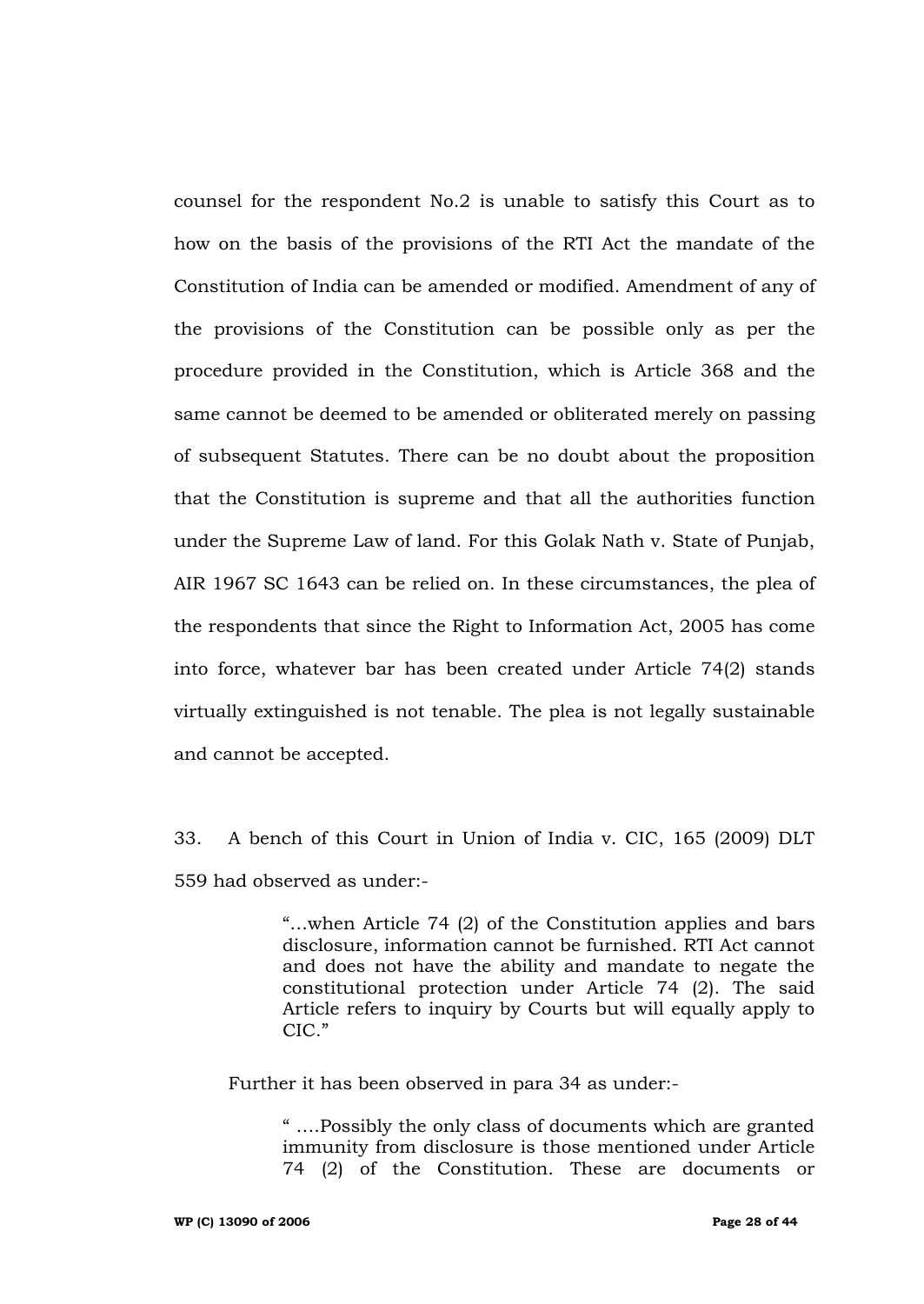information which are granted immunity from disclosure not because of their contents but because of the class to which they belong."

34. In the circumstances, the bar under Article 74(2) cannot be diluted and whittled down in any manner because of the class of documents it relates to. The respondent No.1 is not an authority to decide whether the bar under Article 74(2) will apply or not. If it is construed in such a manner then the provision of Article 74(2) will become sub serving to the provisions of the RTI Act which was not the intention of the Legislature and even if it is to be assumed that this is the intention of the Legislature, such an intension, without the amendment to the Constitution cannot be sustained.

35. The judgments relied on by the CIC have been discussed hereinbefore. It is apparent that under Article 74(2) of the Constitution of India there is no bar to production of all the material on which the advice rendered by the Council of Ministers or the Prime Minister to the President is based.

36. The correspondence between the President and the Prime Minister will be the advice rendered by the President to the Council of Ministers or the Prime Minister and vice versa and cannot be held that the information in question is a material on which the advice is based.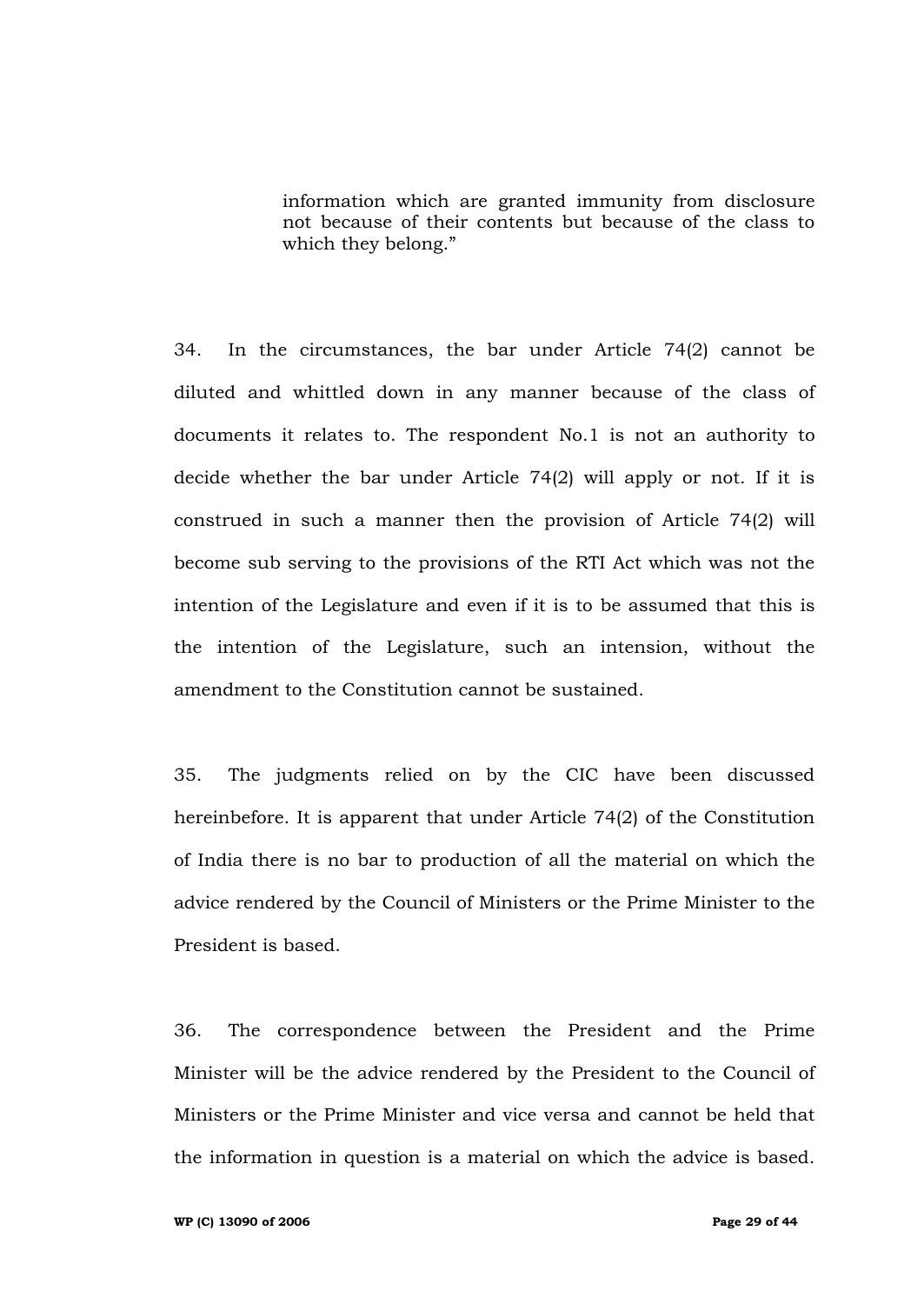In any case the respondent No.2 has sought copies of the letters that may have been sent by the former President of India to the Prime Minster between the period 28th February, 2002 to 15th March, 2002 relating to the Gujarat riots. No exception to Article 74(2) of the Constitution of India can be carved out by the respondents on the ground that disclosure of the truth to the public about the stand taken by the Government during the Gujarat carnage is in public interest. Article 74(2) contemplates a complete bar in respect of the advice tendered, and no such exception can be inserted on the basis of the alleged interpretation of the provisions of the Right to Information Act, 2005.

37. The learned counsel for the respondents are unable to satisfy this Court that the documents sought by the respondent No.2 will only be a material and not the advice tendered by the President to the Prime Minister and vice versa. In case the correspondence exchanged between the President of India and the Prime Minister during the period 28th February, 2002 to 15<sup>th</sup> March, 2002 incorporates the advice once it is disclosed to the respondent No.1, the bar which is created under Article 74(2) cannot be undone.

38. In the case of S.R.Bommai v. Union of India, (1994) 3 SCC 1 at page 242, Para 323 the Supreme Court had held as under:-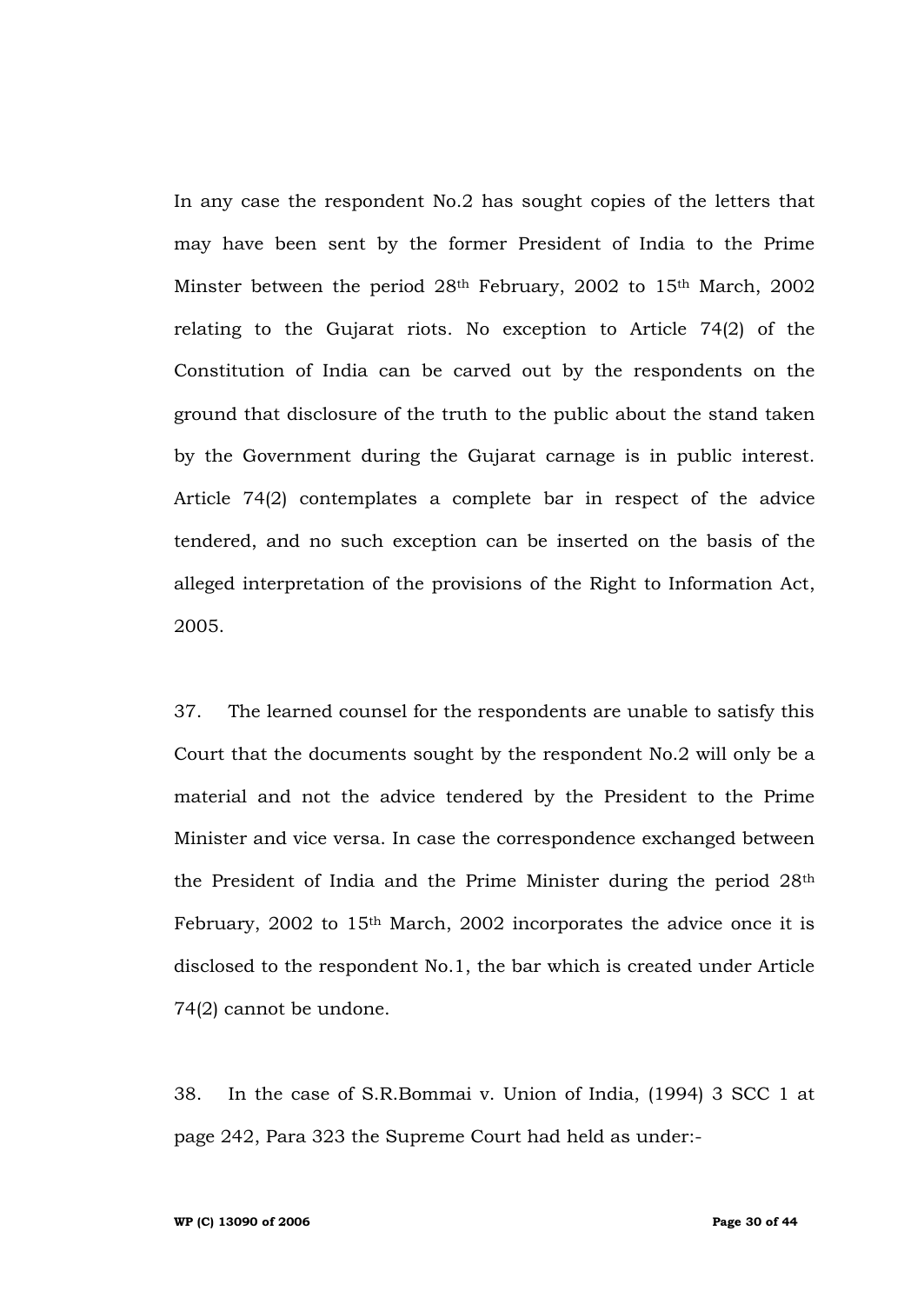But, Article 74(2) does not and cannot mean that the Government of India need not justify the action taken by the President in the exercise of his functions because of the provision contained therein. No such immunity was intended  $-$  or is provided  $-$  by the clause. If the act or order of the President is questioned in a court of law, it is for the Council of Ministers to justify it by disclosing the material which formed the basis of the act/order……………………….. The court will not ask whether such material formed part of the advice tendered to the President or whether that material was placed before the President. **The court will not also ask what advice was tendered to the President, what deliberations or discussions took place between the President and his Ministers and how was the ultimate decision arrived at**……………………. The court will only see what was the material on the basis of which the requisite satisfaction is formed and whether it is relevant to the action under Article 356(1). The court will not go into the correctness of the material or its adequacy.

The Supreme Court in para 324 had held as under:-

24. In our respectful opinion, the above obligation cannot be evaded by seeking refuge under Article 74(2). The argument that the advice tendered to the President comprises material as well and, therefore, calling upon the Union of India to disclose the material would amount to compelling the disclosure of the advice is, if we can say so respectfully, to indulge in sophistry. The material placed before the President by the Minister/Council of Ministers does not thereby become part of advice. Advice is what is based upon the said material. Material is not advice. The material may be placed before the President to acquaint  $him - and if need be to satisfy him - that the advice being$ tendered to him is the proper one. But it cannot mean that such material, by dint of being placed before the President in support of the advice, becomes advice itself. **One can understand if the advice is tendered in writing; in such a case that writing is the advice and is covered by the protection provided by Article 74(2).** But it is difficult to appreciate how does the supporting material become part of advice. The respondents cannot say that whatever the President sees — or whatever is placed before the President becomes prohibited material and cannot be seen or summoned by the court.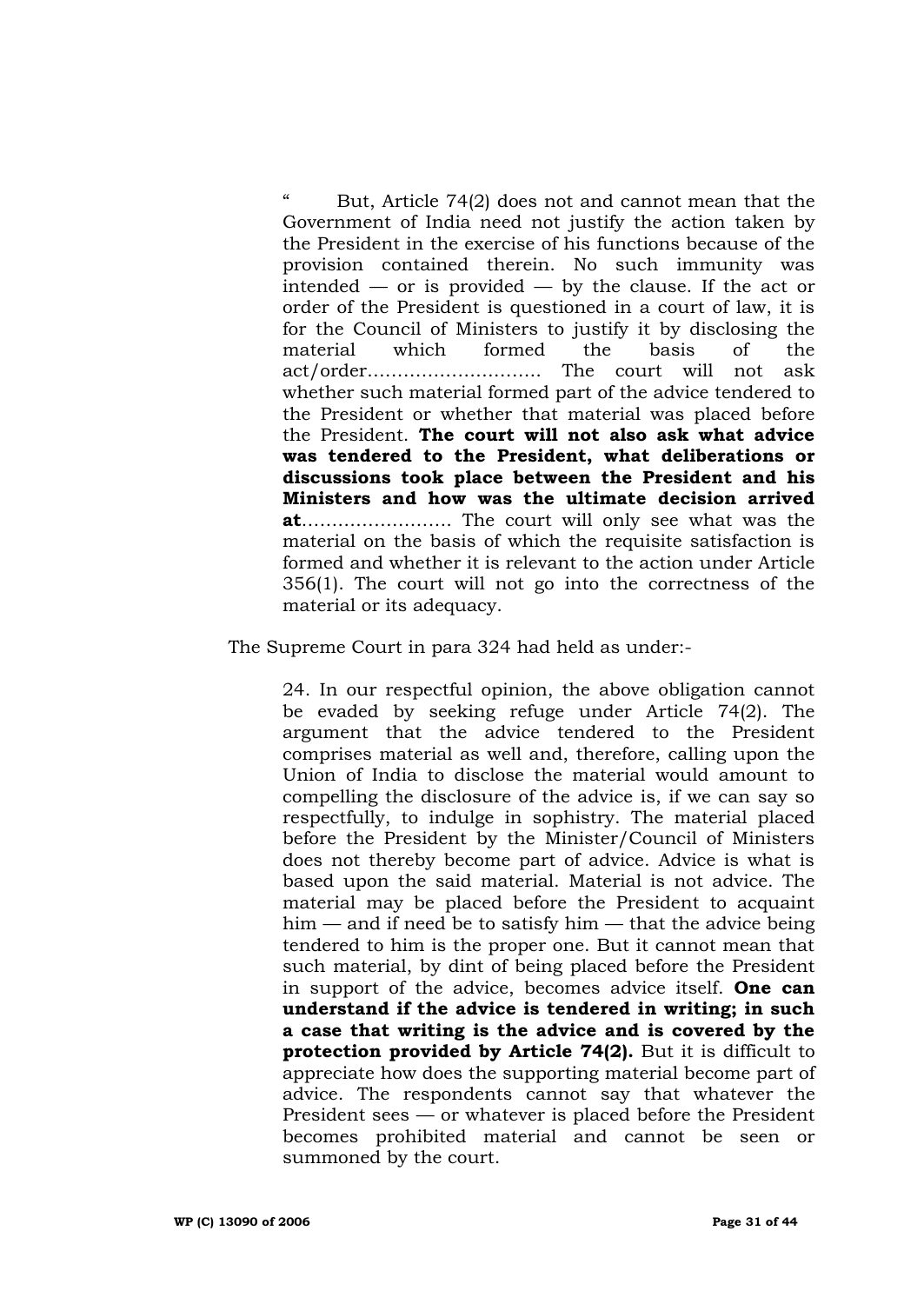39. The plea of the respondents that the correspondence may not contain the advice but it will be a material on which the advice is rendered is based on their own assumption. On such assumption the CIC will not be entitled to get the correspondences and peruse the same and negate the bar under said Article of the Constitution of India. As already held the CIC cannot claim parity with the Judges of Supreme Court and the High Courts. The Judges of Supreme Court and the High Courts may peruse the material in exercise of their power under Article 32 and 226 of the Constitution of India, however the CIC will not have such power.

40. In the case of S.P.Gupta (supra) the Supreme Court had held that what is protected against disclosure under clause (2) of Article 74 is the advice tendered by the Council of Ministers and the reason which weighed with the Council of Ministers in giving the advice would certainly form part of the advice.

41. In case of Doypack Systems Pvt Ltd v. Union of India, (1988) 2 SCC 299 at para 44 the Supreme Court after examining S.P.Gupta (supra) had held as under:-

> "44. Shri Nariman however, submitted on the authority of the decision of this Court in S.P. Gupta v. Union of India that the documents sought for herein were not privileged.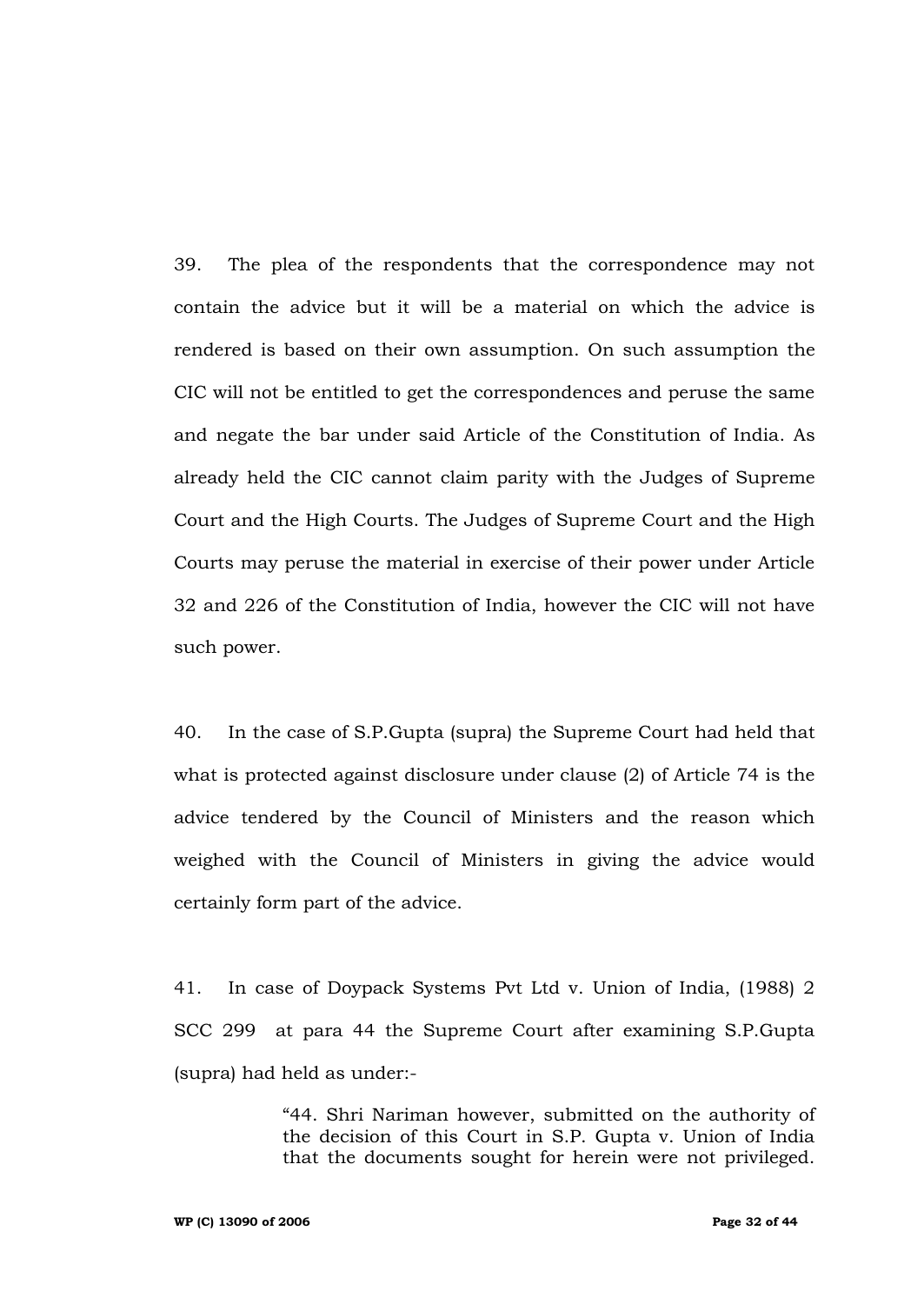The context and the nature of the documents sought for in S.P. Gupta case were entirely different. **In this case these documents as we see are part of the preparation of the documents leading to the formation of the advice tendered to the President of India and as such these are privileged under Article 74(2) of the Constitution which provides that the question whether any, and if so what, advice was tendered by Ministers to the President shall not be enquired into in any court. This Court is precluded from asking for production of these documents…**…………….

**….It is well to remember that it is the duty of this Court to prevent disclosure where Article 74(2) is applicable."** 

42. The learned counsel for the respondents had laid lot of emphasis on S.P.Gupta (supra) however, the said case was not about what advice was tendered to the President on the appointment of Judges but the dispute was whether there was the factum of effective consultation. Consequently the propositions raised on behalf of the respondents on the basis of the ratio of S.P.Gupta will not be applicable in the facts and circumstances and the pleas and contentions of the respondents are to be repelled.

43. The Commission under the Right to Information Act, 2005 has no such constitutional power which is with the High Court and the Supreme Court under Article 226 & 32 of the Constitution of India, therefore, the interim order passed by the CIC for perusal of the record in respect of which there is bar under Article 74(2) of the Constitution of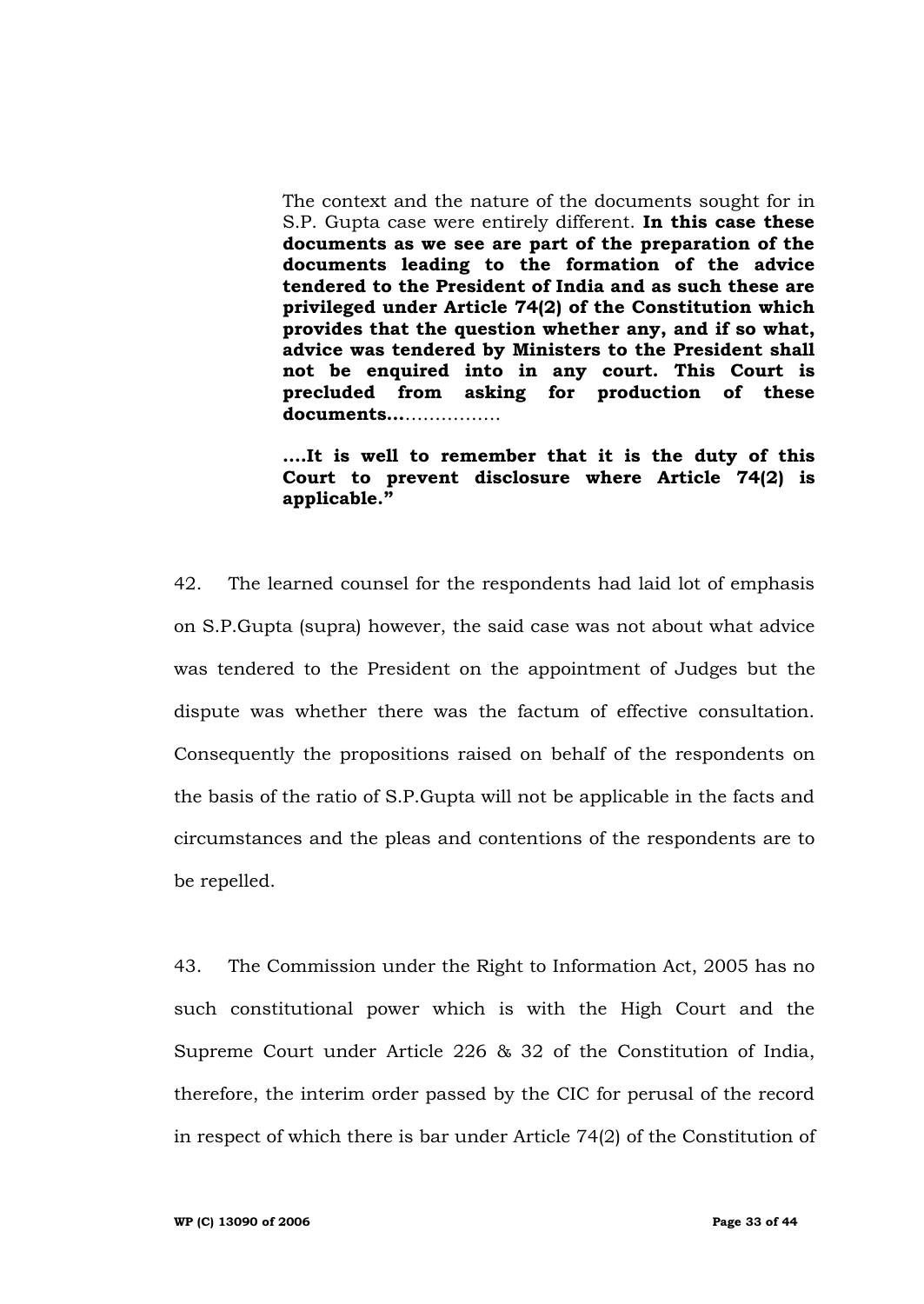India is wholly illegal and unconstitutional. In Doypack Systems (supra)

at page 328 the Supreme Court had held as under:-

**"**43. The next question for consideration is that by assuming that these documents are relevant, whether the Union of India is liable to disclose these documents. Privilege in respect of these documents has been sought for under Article 74(2) of the Constitution on behalf of the Government by learned Attorney General.

44. Shri Nariman however, submitted on the authority of the decision of this Court in *S.P. Gupta* v. *Union of India* that the documents sought for herein were not privileged. The context and the nature of the documents sought for in *S.P. Gupta case* were entirely different. In this case these documents as we see are part of the preparation of the documents leading to the formation of the advice tendered to the President of India and as such these are privileged under Article 74(2) of the Constitution which provides that the question whether any, and if so what, advice was tendered by Ministers to the President shall not be enquired into in any court. **This Court is precluded from asking for production of these documents.** In *S.P. Gupta case* the question was not actually what advice was tendered to the President on the appointment of judges. The question was whether there was the factum of effective consultation between the relevant constitutional authorities. In our opinion that is not the problem here. We are conscious that there is no sacrosanct rule about the immunity from production of documents and the privilege should not be allowed in respect of each and every document. We reiterate that the claim of immunity and privilege has to be based on public interest. Learned Attorney-General relied on the decision of this Court in the case of *State of U.P.* v. *Raj Narain*. The principle or ratio of the same is applicable here. We may however, reiterate that the real damage with which we are concerned would be caused by the publication of the actual documents of the Cabinet for consideration and the minutes recorded in its discussions and its conclusions. It is well settled that the privilege cannot be waived. In this connection, learned Attorney General drew our attention to an unreported decision in *Elphistone Spinning and Weaving Mills Co. Ltd.* v. *Union of India*. This resulted ultimately in *Sitaram Mills case.*. The Bombay High Court held that the Task Force Report was withheld deliberately as it would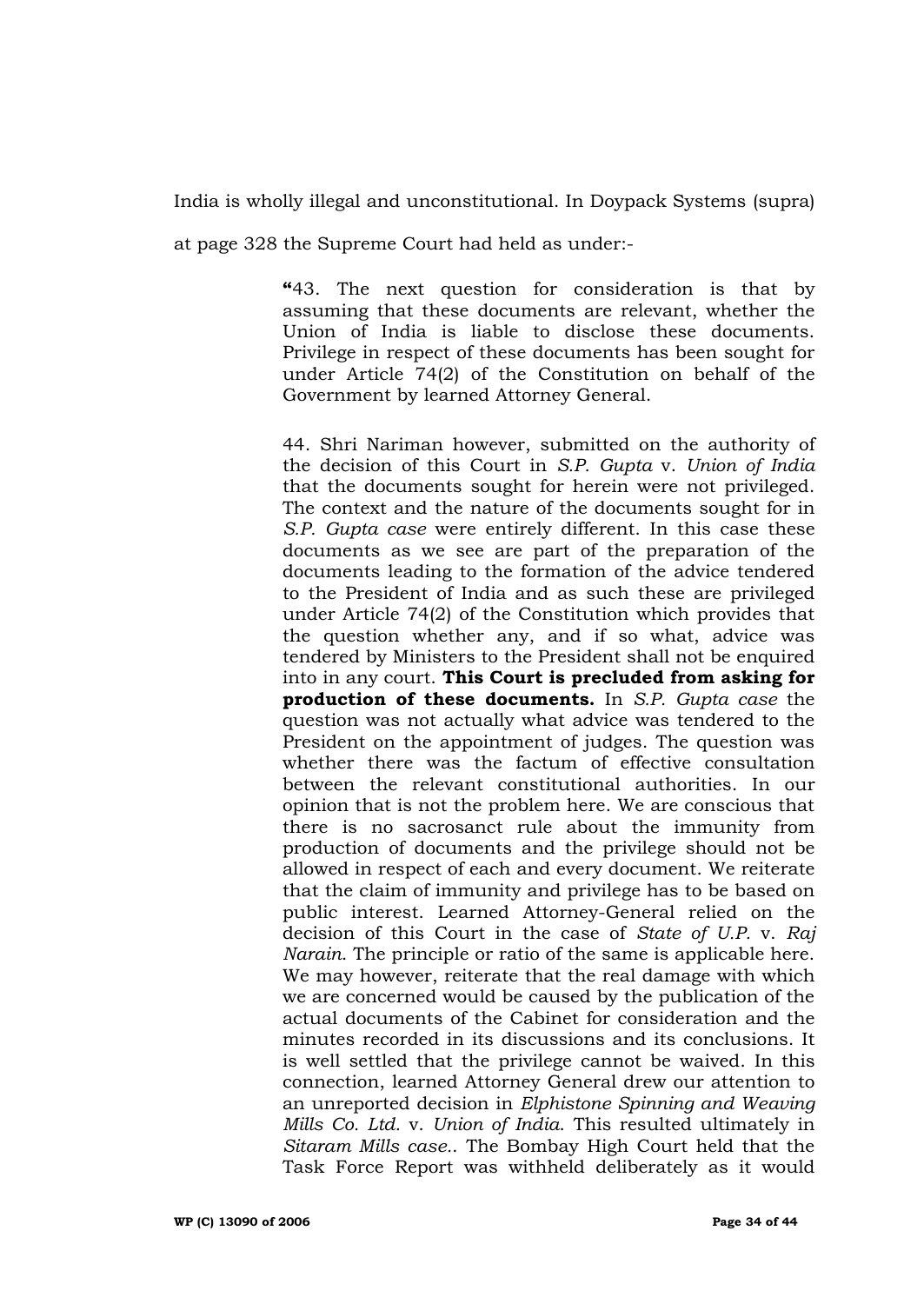support the petitioner's case. It is well to remember that in *Sitaram Mills case* this Court reversed the judgment of the Bombay High Court and upheld the take over. Learned Attorney General submitted that the documents there were not tendered voluntarily. **It is well to remember that it is the duty of this Court to prevent disclosure where Article 74(2) is applicable. We are convinced that the notings of the officials which lead to the Cabinet note leading to the Cabinet decision formed part of the advice tendered to the President as the Act was preceded by an ordinance promulgated by the President.**

45. We respectfully follow the observations in *S.P. Gupta* v. *Union of India* at pages 607, 608 and 609. We may refer to the following observations at page 608 of the report: (SCC pp. 280-81, para 70)

"It is settled law and it was so clearly recognised in *Raj Narain case* that there may be classes of documents which public interest requires should not be disclosed, no matter what the individual documents in those classes may contain or in other words, the law recognizes that there may be classes of documents which in the public interest should be immune from disclosure. There is one such class of documents which for years has been recognised by the law as entitled in the public interest to be protected against disclosure and that class consists of documents which it is really necessary for the proper functioning of the public service to withhold from disclosure. The documents falling within this class are granted immunity from disclosure not because of their contents but because of the class to which they belong. This class includes cabinet minutes, minutes of discussions between heads of departments, high level inter-departmental communications and dispatches from ambassadors abroad (vide *Conway* v. *Rimmer*) and *Reg* v. *Lewes Justices, ex parte Home Secretary*, papers brought into existence for the purpose of preparing a submission to cabinet (vide: *Lanyon Property Ltd.* v. *Commonwealth 129 Commonwealth Law Reports 650*) and indeed any documents which relate to the framing of Government policy at a high level (vide: *Re Grosvenor Hotel, London* 1964 (3) All E.R. 354 (CA).

46. Cabinet papers are, therefore, protected from disclosure not by reason of their contents but because of the class to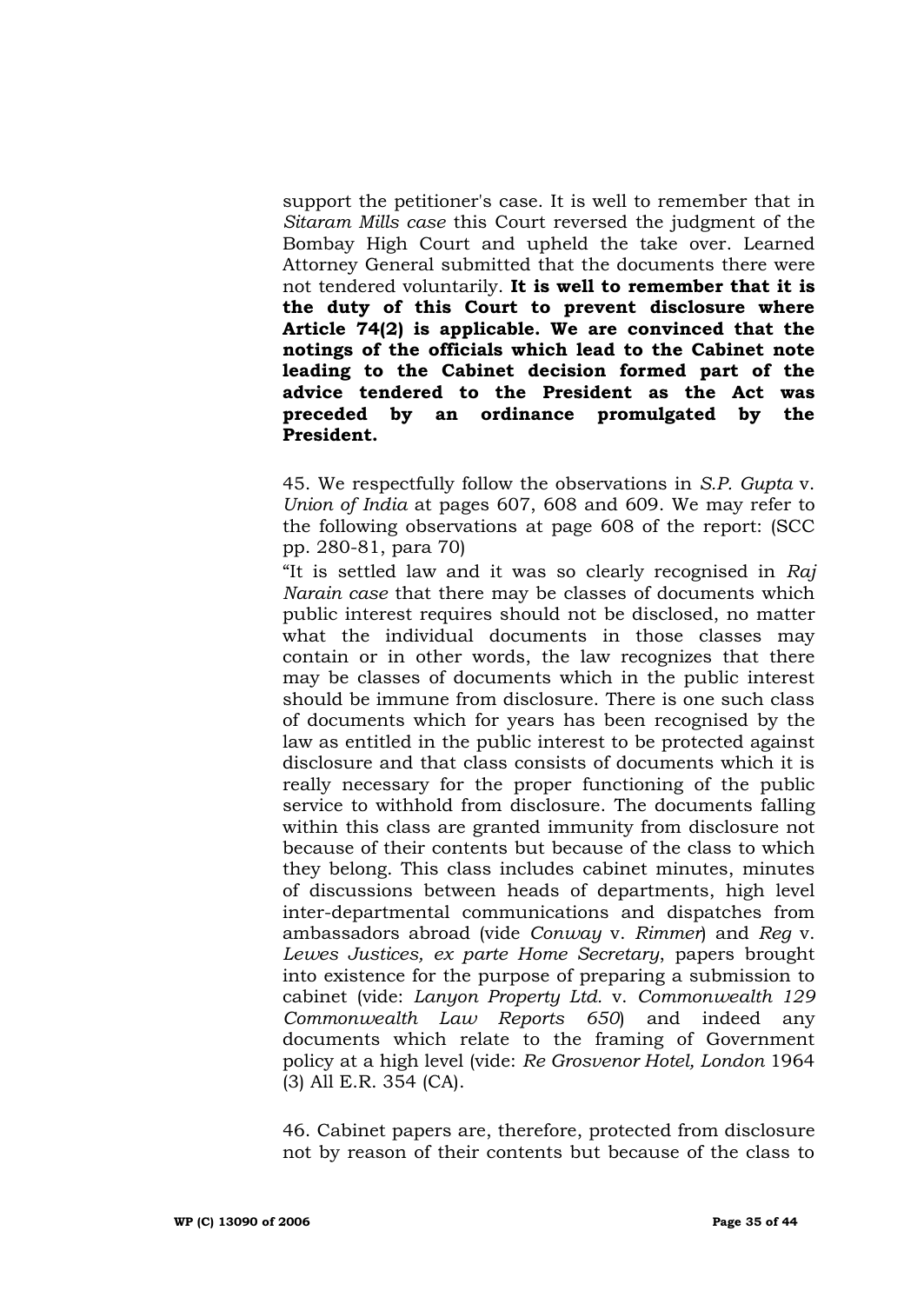which they belong. It appears to us that Cabinet papers also include papers brought into existence for the purpose of preparing submission to the Cabinet. See Geoffrey Wilson — *Cases and Materials on Constitutional and Administrative Law,* 2nd edn., pages 462 to 464. At page 463 para 187, it was observed:

"The real damage with which we are concerned would be caused by the publication of the actual documents of the Cabinet for consideration and the minutes recording its discussions and its conclusions. Criminal sanctions should apply to the unauthorized communication of these papers."

44. Even in R.K.Jain (supra) at page 149 the Supreme Court had ruled as under:-

> "34. Equally every member is entitled to insist that whatever his own contribution was to the making of the decision, whether favorable or unfavorable, every other member will keep it secret. Maintenance of secrecy of an individual's contribution to discussion, or vote in the Cabinet guarantees the most favorable and conducive atmosphere to express views formally. To reveal the view, or vote, of a member of the Cabinet, expressed or given in Cabinet, is not only to disappoint an expectation on which that member was entitled to rely, but also to reduce the security of the continuing guarantee, and above all, to undermine the principle of collective responsibility. Joint responsibility supersedes individual responsibility; in accepting responsibility for joint decision, each member is entitled to an assurance that he will be held responsible not only for his own, but also as member of the whole Cabinet which made it; that he will be held responsible for maintaining secrecy of any different view which the others may have expressed. The obvious and basic fact is that as part of the machinery of the government. **Cabinet secrecy is an essential part of the structure of the government.** Confidentiality and collective responsibility in that scenario are twins to effectuate the object of frank and open debate to augment efficiency of public service or affectivity of collective decision to elongate public interest. **To hamper and impair them without any compelling or at least**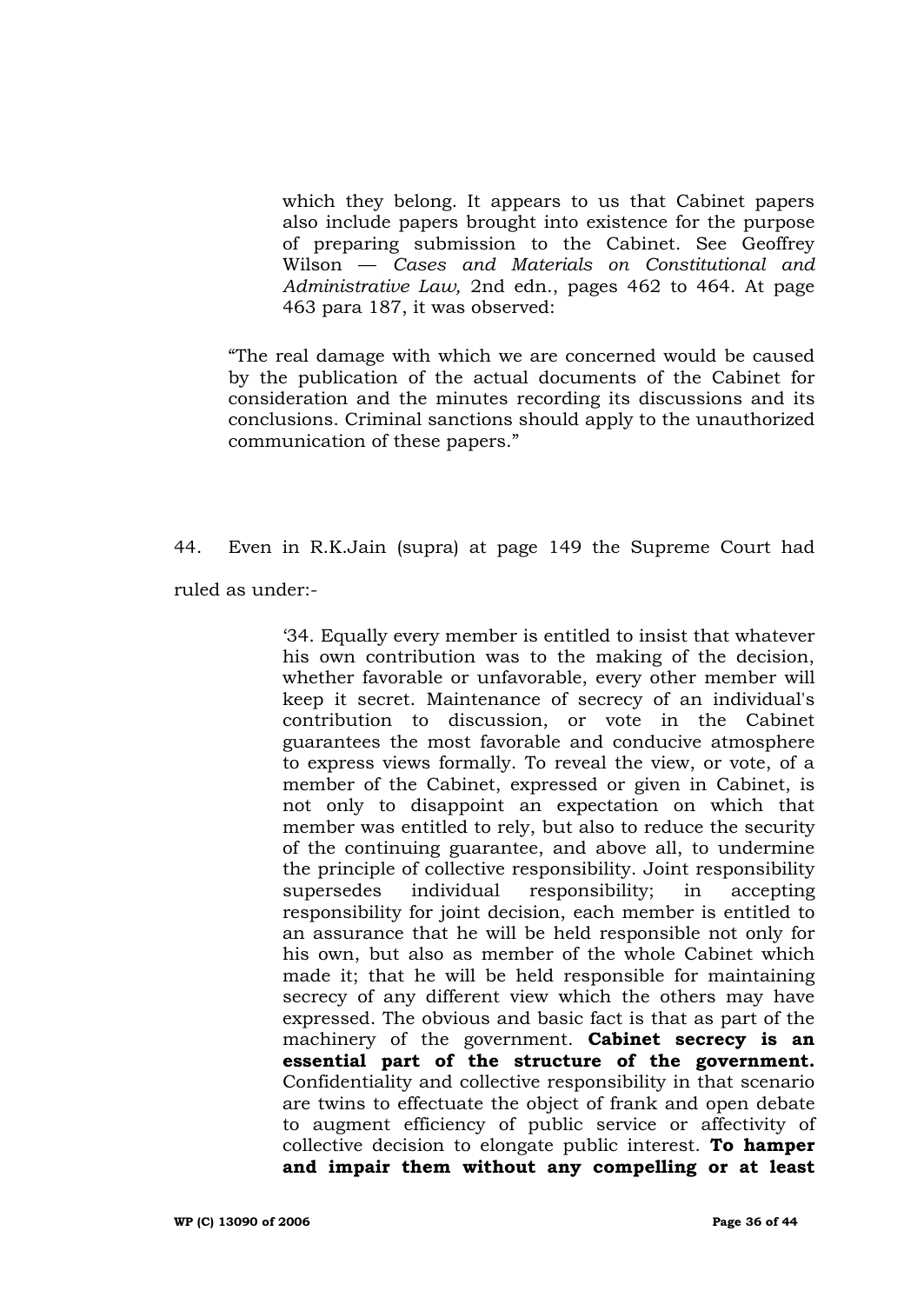**strong reasons, would be detrimental to the efficacy of public administration.** It would tantamount to wanton rejection of the fruits of democratic governance, and abdication of an office of responsibility and dependability. Maintaining of top secrecy of new taxation policies is a must but leaking budget proposals a day before presentation of the budget may be an exceptional occurrence as an instance.

45. Consequently for the foregoing reason there is a complete bar under Article 74(2) of the Constitution of India as to the advice tendered by the Ministers to the President and, therefore, the respondent No.1 CIC cannot look into the advice tendered by the President to the Prime Minster and consequently by the President to the Prime Minister or council of Ministers. The learned counsel for the respondents also made an illogical proposition that the advice tendered by the Council of Ministers and the Prime Minster to the President is barred under Article 74(2) of the Constitution of India but the advice tendered by the President to the Prime Minister in continuation of the advice tendered by the Prime Minster or the Council of Ministers to the President of India is not barred. The proposition is not legally tenable and cannot be accepted. The learned counsel for the respondent No.2, Mr. Mishra also contended that even if there is a bar under Article 74(2) of the Constitution of India, the respondent No.2 has a right under Article 19(1) (a) to claim such information. The learned counsel is unable to show any such precedent of the Supreme Court or any High Court in support of his contention and, therefore, it cannot be accepted. The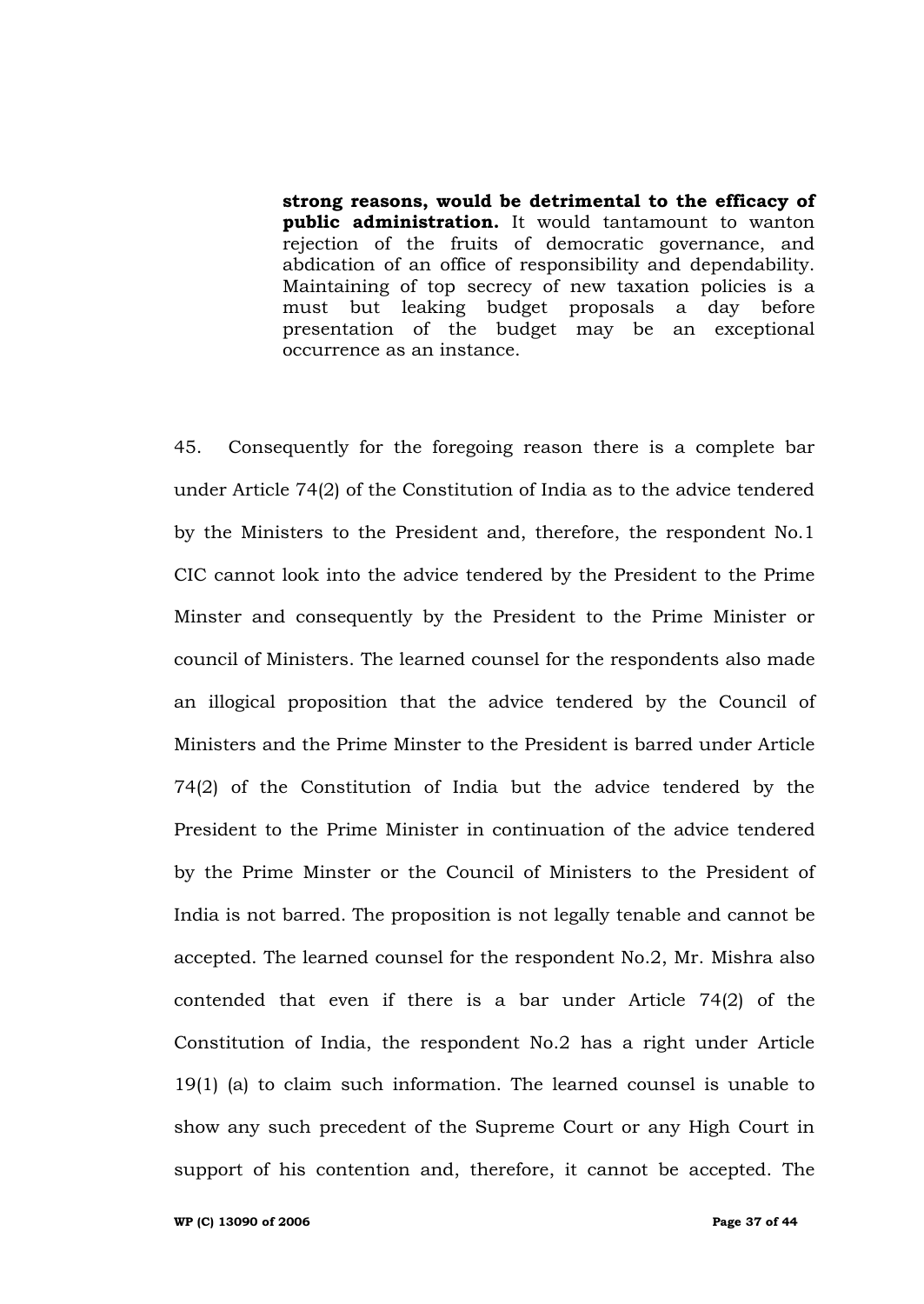freedom of speech and expression as provided under Article 19(1)(a) of the Constitution of India, which includes the right to information, is subject to Article 19(2) of the Constitution of India wherein restrictions can be imposed on the fundamental rights of freedom of speech and expression. The right to information cannot have a overriding effect over and above the provisions of Article 19(2) of the Constitution of India and since the Right to Information, Act originates from the Constitution of India the same is secondary and is subject to the provisions of the Constitution.

46. The documents in question are deliberations between the President and the Prime Minister within the performance of powers of the President of India or his office. As submitted by the learned counsel for the petitioner such documents by virtue of Article 361 would enjoy immunity and the immunity for the same cannot be asked nor can such documents be perused by the CIC. Thus the CIC has no authority to call for the information in question which is barred under Article 74(2) of the Constitution of India. Even on the basis of the interpretation to various provisions of the Right to Information Act, 2005 the scope and ambit of Article 74(2) cannot be whittled down or restricted. The plea of the respondents that dissemination of such information will be in public interest is based on their own assumption by the respondents. Disclosure of such an advice tendered by the Prime Minster to the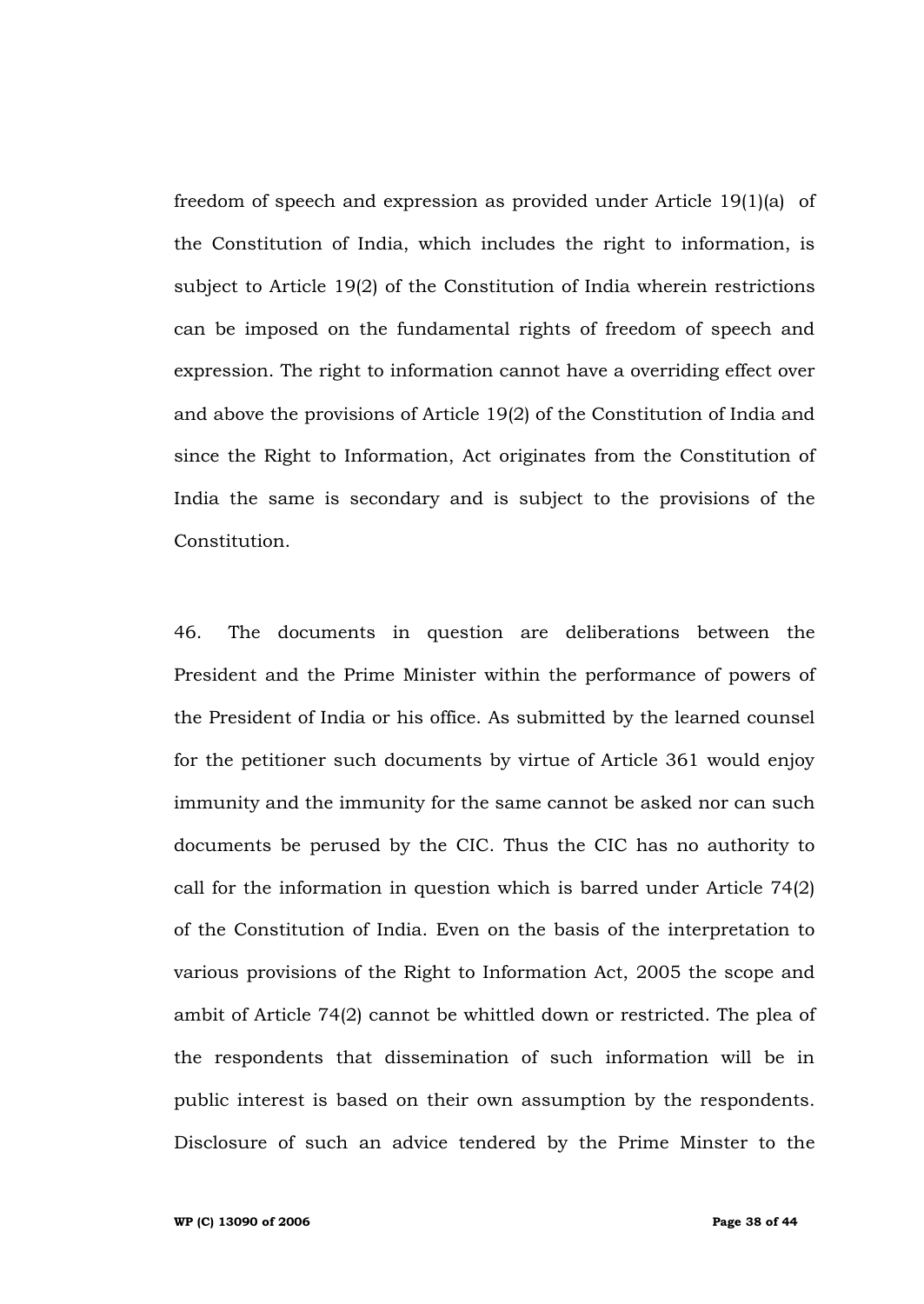President and the President to the Prime Minister, may not be in public interest and whether it is in public interest or not, is not to be adjudicated as an appellate authority by respondent No.1. The provisions of the Right to Information Act, 2005 cannot be held to be superior to the provisions of the Constitution of India and it cannot be incorporated so as to negate the bar which flows under Article 74(2) of the Constitution of India. Merely assuming that disclosure of the correspondence between the President and the Prime Minster and vice versa which contains the advice may not harm the nation at large, is based on the assumptions of the respondents and should not be and cannot be accepted in the facts and circumstances. In the circumstances the findings of the respondent No.1 that bar under Article 74(2), 78 & 361 of the Constitution of India stands extinguished by virtue of RTI Act is without any legal basis and cannot be accepted. The respondent No.1 has no authority to call for the correspondent in the facts and circumstances.

47. The learned junior counsel for the respondent no.2, Mr. Mishra who also appeared and argued has made some submissions which are legally and prima facie not acceptable. His contention that the bar under Article 74(2) of the Constitution will only be applicable in the case of the High Courts and Supreme Court while exercising the power of judicial review and not before the CIC as the CIC does not exercise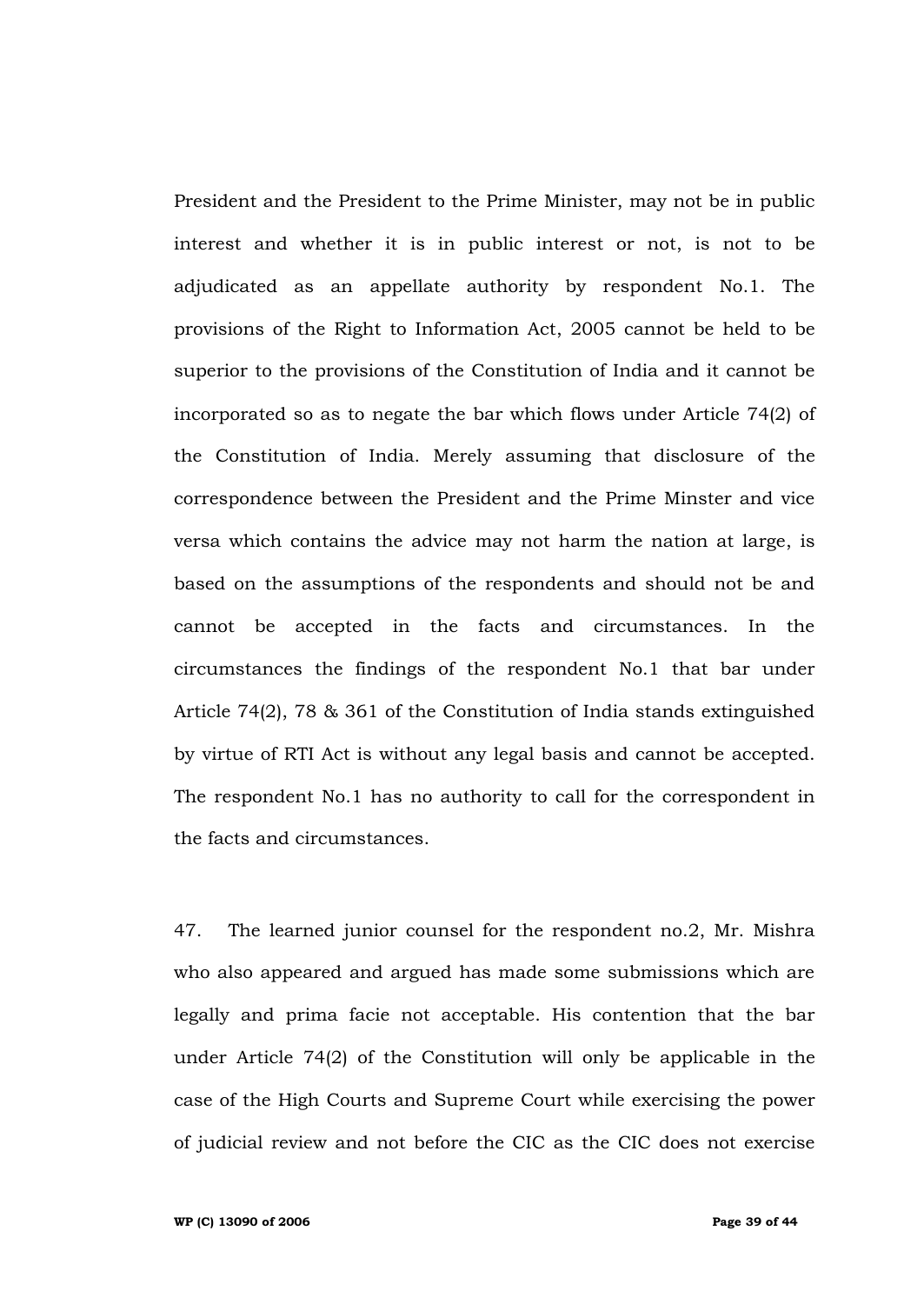the power of judicial review is illogical and cannot be accepted. The plea that bar under Article 74(2) is not applicable in the present case is also without any basis. The learned counsel has also contended that the correspondence between the President and the Prime Minster cannot be termed as advice is based on his own presumptions and assumptions which have no legal or factual basis. As has been contended by the learned Additional Solicitor General, the bar under Article 74(2) is applicable to all Courts including the CIC. In the case of S.R.Bommai v. Union of India, (1994) 3 SCC 1 at page 241 it was observed as under:-

> **"**321**.** Clause (2) of Article 74, understood in its proper perspective, is thus confined to a limited aspect**. It protects and preserves the secrecy of the deliberations between the President and his Council of Ministers."**

48. Consequently the bar of Article 74(2) is applicable in the facts and circumstances and the CIC cannot contend that it has such power under the Right to Information Act that it will decide whether such bar can be claimed under Article 74 (2) of the Constitution of India.. In case of UPSC v. Shiv Shambhu, 2008 IX AD (Delhi) 289 at para 2 a bench of this Court had held as under:-

> " At the outset this Court directs the deletion of the CIC which has been arrayed as Respondent No.1 to this appeal, consequent upon it being arrayed as such in the writ petition. This Court has repeatedly issued practice directions stressing that a judicial or quasi-judicial body or Tribunal whose order is challenged in a writ petition ought not to itself be impleaded as a party respondent. The only exception would be if mala fides are alleged against any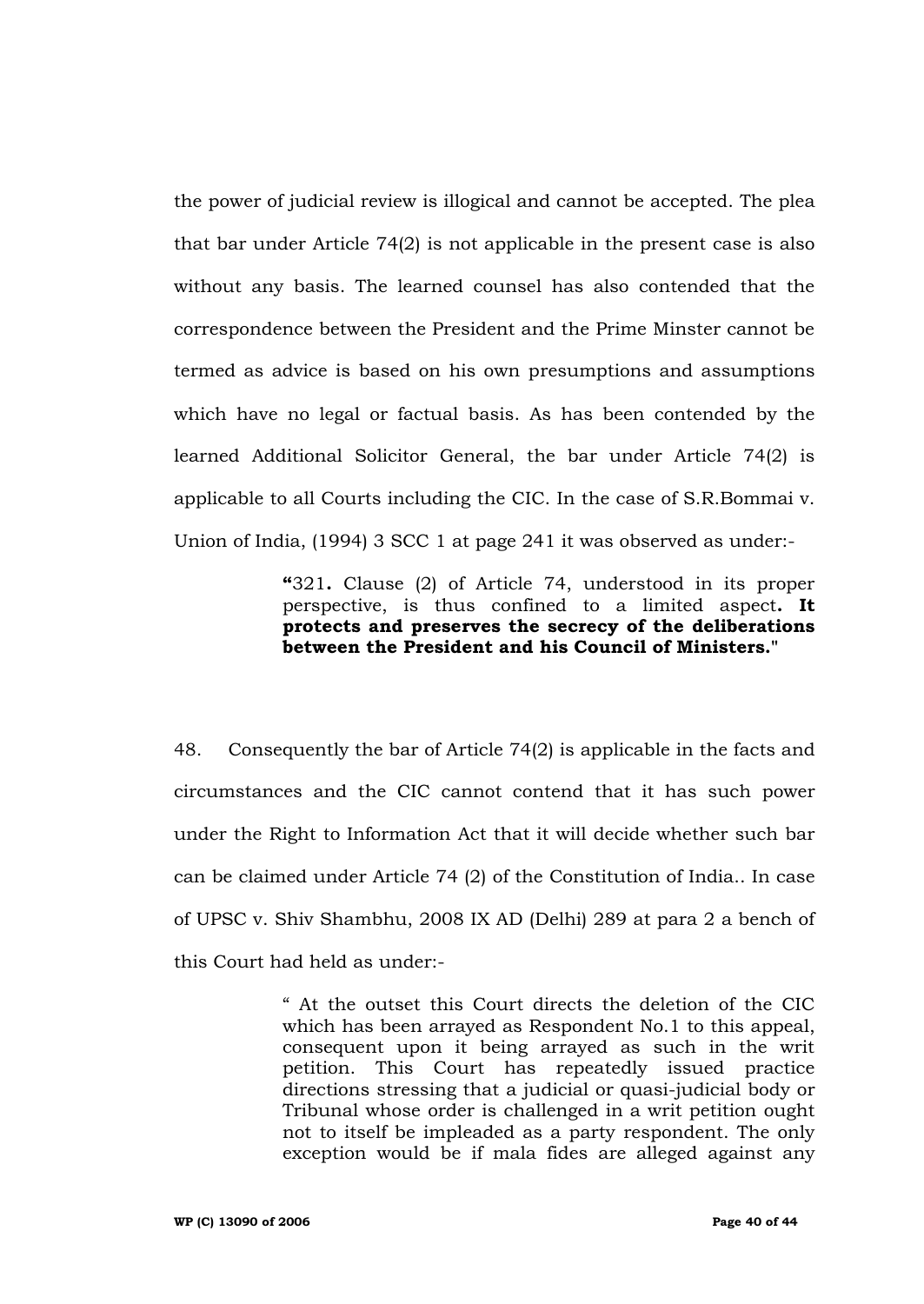individual member of such authority or Tribunal in which case again it would be such member, and not the authority/Tribunal who may be impleaded as a respondent."

49. The respondent No.2 has sought copies of the letters that may have been sent by the President of India to the Prime Minister during the period 28th February, 2002 to 15th March, 2002 relating to Gujarat riots. In the application submitted by respondent No.2 for obtaining the said information, respondent No.2 had stated as under:-

> "I personally feel that the contents of the letters, stated to have been sent by the former President of India to the then Prime Minister are of importance for foreclosure of truth to the public on the stand taken by the Government during the Gujarat carnage. I am therefore interested to know the contents of the letters"

50. Considering the pleas and the averments made by the respondents it cannot be construed in any manner that the correspondence sought by the respondent No.2 is not the advice rendered, and is just the material on which the advice is based. What is the basis for such an assumption has not been explained by the counsel for the respondent No.2. The impugned order by the respondent No.1 is thus contrary to provision of Article 74(2) and therefore it cannot be enforced and the petitioner cannot be directed to produce the letters exchanged between the President and the Prime Minister or the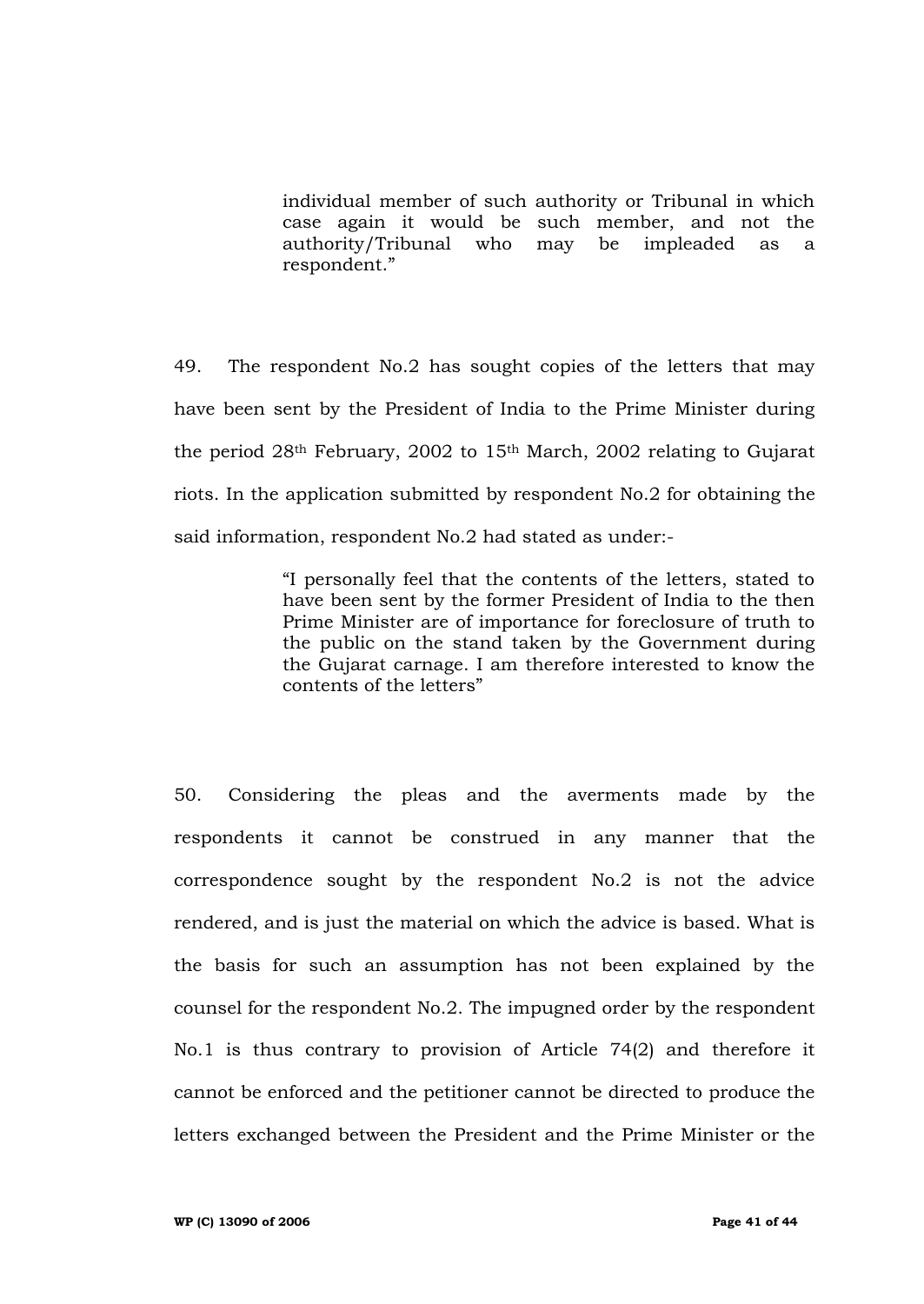Council of Ministers as it would be the advice rendered by the President

in respect of which there is a complete bar under Article 74(2).

51. In the case of S.R.Bommai (supra) at page 241 the Supreme

Court had observed as under:-

"321. Clause (2) of Article 74, understood in its proper perspective, is thus confined to a limited aspect. It protects and preserves the secrecy of the deliberations between the President and his Council of Ministers."

The Supreme Court at para 324 had also observed as under:-

"…………. **One can understand if the advice is tendered in writing; in such a case that writing is the advice and is covered by the protection provided by Article 74(2).** But it is difficult to appreciate how does the supporting material become part of advice. The respondents cannot say that whatever the President sees — or whatever is placed before the President becomes prohibited material and cannot be seen or summoned by the court.

52. Thus there is an apparent and conspicuous distinction between

the advice and the material on the basis of which advice is rendered. In

case of Doypack (supra) the Supreme Court had held as under:-

"44. Shri Nariman however, submitted on the authority of the decision of this Court in S.P. Gupta v. Union of India that the documents sought for herein were not privileged. The context and the nature of the documents sought for in S.P. Gupta case were entirely different. In this case these documents as we see are part of the preparation of the documents leading to the formation of the advice tendered to the President of India and as such these are privileged under Article 74(2) of the Constitution which provides that the question whether any, and if so what, advice was tendered by Ministers to the President shall not be enquired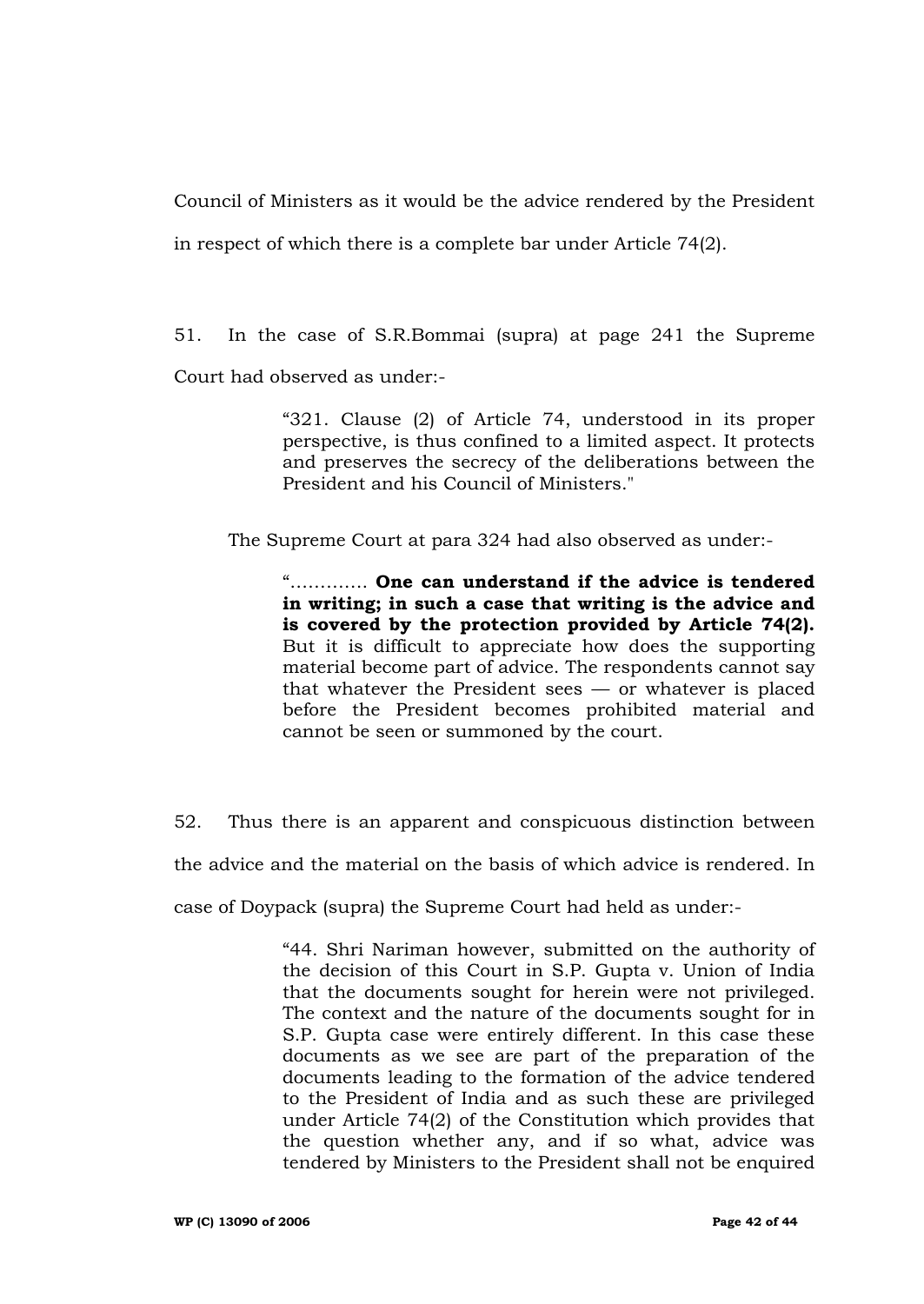into in any court. This Court is precluded from asking for production of these documents……………….

….It is well to remember that it is the duty of this Court to prevent disclosure where Article 74(2) is applicable."

53. The learned counsel for the respondents also tried to contend that even if Article 74(2) protects the disclosure of advice from the Council of Ministers/Prime Minister to President it does not bar disclosure of communication from President to the Prime Minister. In case of PIO vs. Manohar Parikar, Writ Petition No. 478 of 2008, the Bombay High Court at Goa Bench had held that the protection under Article 361 will not be available for the Governor if any information is sought under RTI Act. However, the reliance on the said precedent cannot be made, as the same judgment has been stayed by the Supreme Court in SLP (C) No.33124/2011 and is therefore sub judice and consequently the respondents are not entitled for any direction to produce the correspondence which contains the advice rendered by the President to the Prime Minister for the perusal by the CIC. The plea of the respondents that the CIC can call the documents under Section 18 of RTI Act, therefore, cannot be sustained. If the bar under Article 74(2) is absolute so far as it pertains to advices, even under Section 18 such bar cannot be whittled down or diluted nor can the respondents contend that the CIC is entitled to see that correspondence and consequently the respondent No.2 is entitled for the same. For the foregoing reasons